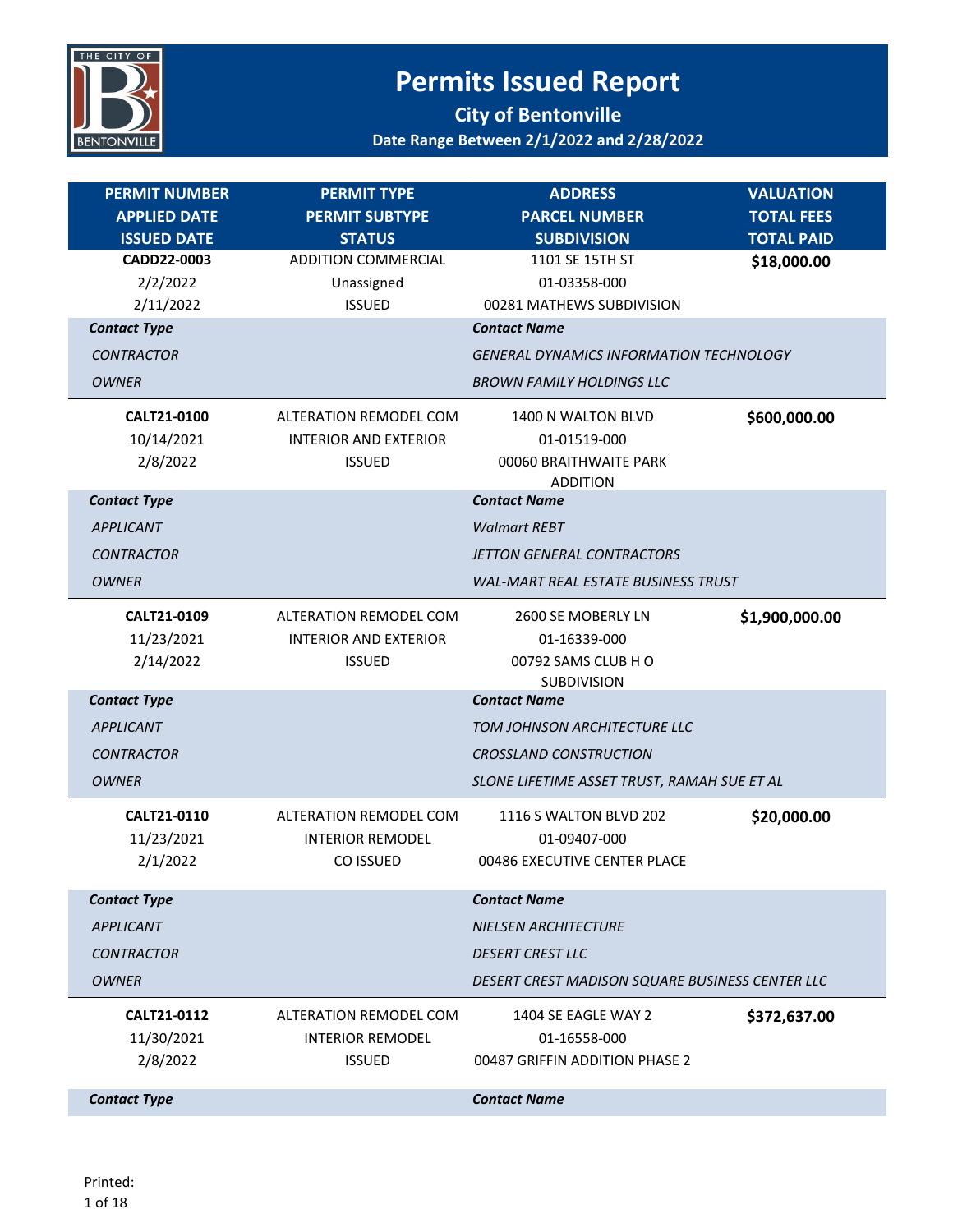

**City of Bentonville**

**Date Range Between 2/1/2022 and 2/28/2022**

| <b>APPLICANT</b>                 |                               | <b>RED 5 CONSTRUCTION SERV</b>                    |              |
|----------------------------------|-------------------------------|---------------------------------------------------|--------------|
| <b>CONTRACTOR</b>                |                               | <b>RED 5 CONSTRUCTION SERV</b>                    |              |
| <b>OWNER</b>                     |                               | <b>HWY 102 LLC</b>                                |              |
| CALT22-0007                      | ALTERATION REMODEL COM        | 1012 SW A ST                                      | \$60,000.00  |
| 1/14/2022                        | <b>INTERIOR AND EXTERIOR</b>  | 01-05976-000                                      |              |
| 2/22/2022                        | <b>ISSUED</b>                 | 00377 ROSE GARDEN SUBDIVISION                     |              |
| <b>Contact Type</b>              |                               | <b>Contact Name</b>                               |              |
| <b>APPLICANT</b>                 |                               | Jimi Epley                                        |              |
| <b>CONTRACTOR</b>                |                               | ADDYSON CONSTRUCTION, LLC DBA: AndMark Management |              |
| <b>OWNER</b>                     |                               | ANDMARK TOWN SQUARE APARTMENTS LLC                |              |
| CALT22-0008                      | <b>ALTERATION REMODEL COM</b> | 1500 E CENTRAL AVE 110                            | \$350,000.00 |
| 1/17/2022                        | <b>INTERIOR REMODEL</b>       | 01-17331-000                                      |              |
| 2/18/2022                        | <b>ISSUED</b>                 | 00736 KENNAMETAL                                  |              |
| <b>Contact Type</b>              |                               | <b>Contact Name</b>                               |              |
| <b>APPLICANT</b>                 |                               | <b>CROSSMAR INVESTMENTS</b>                       |              |
| <b>CONTRACTOR</b>                |                               | <b>CROSSMAR INVESTMENTS</b>                       |              |
| <b>OWNER</b>                     |                               | CENTRAL INVESTMENTS II LLC                        |              |
| CALT22-0009                      | ALTERATION REMODEL COM        | 1400 SE WALTON BLVD 24                            | \$25,000.00  |
| 1/19/2022                        | <b>INTERIOR REMODEL</b>       | 01-11084-001                                      |              |
| 2/22/2022                        | <b>ISSUED</b>                 | 00634 SHOPS AT THE FORUM<br><b>SUBDIVISION</b>    |              |
| <b>Contact Type</b>              |                               | <b>Contact Name</b>                               |              |
| <b>APPLICANT</b>                 |                               |                                                   |              |
|                                  |                               | <b>NIELSEN ARCHITECTURE</b>                       |              |
| <b>CONTRACTOR</b>                |                               | <b>MATHIAS CONSTRUCTION</b>                       |              |
| <b>OWNER</b>                     |                               | <b>MATHIAS SHOPPING CENTERS INC</b>               |              |
| CALT22-0010                      | ALTERATION REMODEL COM        | 1602 E CENTRAL AVE 10                             | \$80,000.00  |
| 1/21/2022                        | <b>INTERIOR REMODEL</b>       | 01-17330-000                                      |              |
| 2/11/2022                        | <b>ISSUED</b>                 | 00736 KENNAMETAL                                  |              |
| <b>Contact Type</b>              |                               | <b>Contact Name</b>                               |              |
| <b>APPLICANT</b>                 |                               | Angela Love                                       |              |
| <b>CONTRACTOR</b>                |                               | <b>MILESTONE CONSTRUCTION CO. LLC</b>             |              |
| <b>OWNER</b>                     |                               | <b>CENTRAL INVESTMENTS LLC</b>                    |              |
| CALT22-0018                      | ALTERATION REMODEL COM        | 1602 E CENTRAL AVE 30                             | \$350,000.00 |
| 2/8/2022                         | <b>INTERIOR REMODEL</b>       | 01-17330-000                                      |              |
| 2/18/2022<br><b>Contact Type</b> | <b>ISSUED</b>                 | 00736 KENNAMETAL<br><b>Contact Name</b>           |              |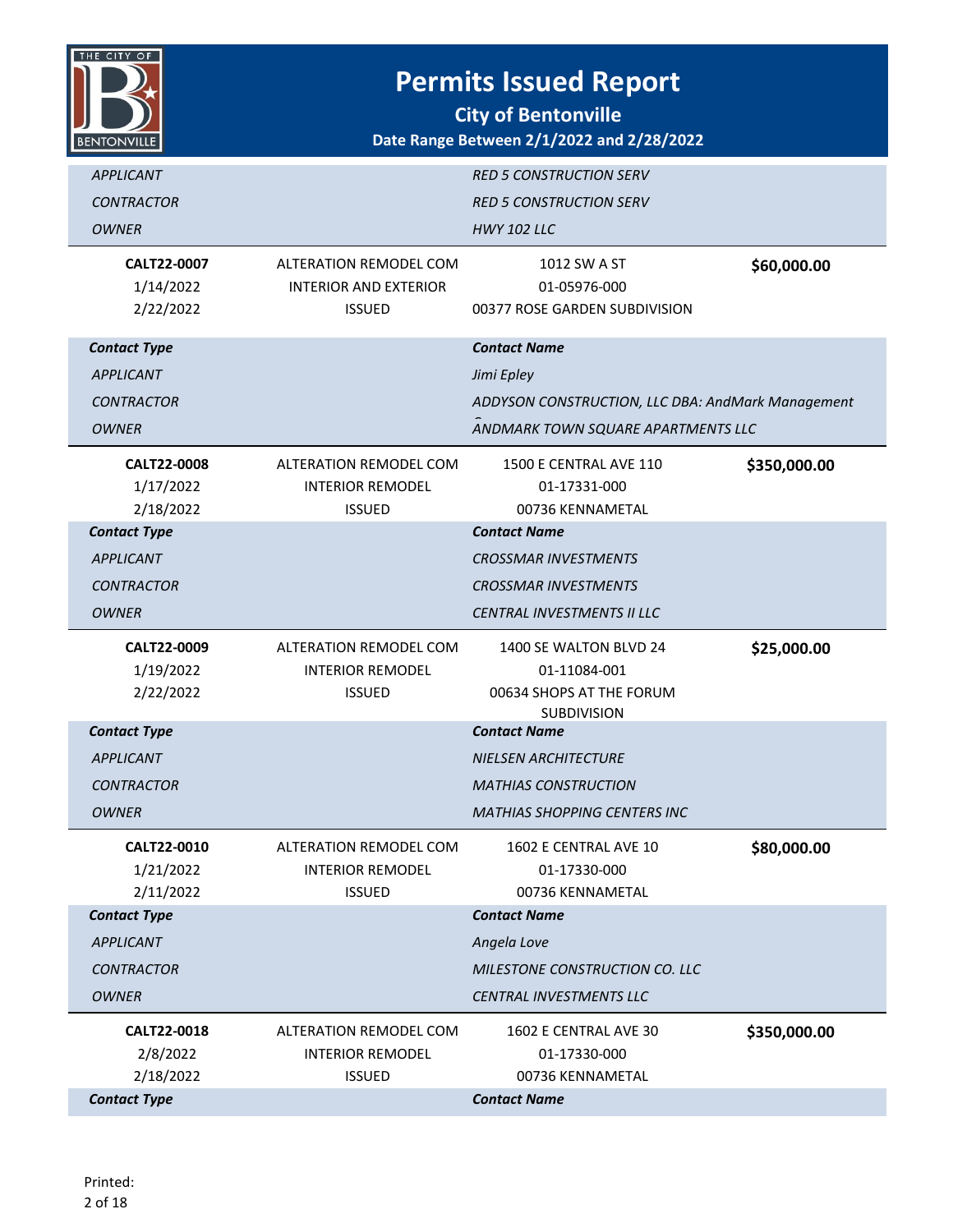

| <b>APPLICANT</b><br><b>CONTRACTOR</b><br><b>OWNER</b>                        |                                                              | <b>CROSSMAR INVESTMENTS</b><br><b>CROSSMAR INVESTMENTS</b><br><b>CENTRAL INVESTMENTS LLC</b>                       |                 |
|------------------------------------------------------------------------------|--------------------------------------------------------------|--------------------------------------------------------------------------------------------------------------------|-----------------|
| CDEMO22-0003<br>2/9/2022<br>2/18/2022                                        | DEMOLITION- COMMERCIAL<br>Unassigned<br><b>ISSUED</b>        | 508 SW A ST<br>01-02410-000<br>00146 DUNN & DAVIS ADDITION                                                         | \$0.00          |
| <b>Contact Type</b><br><b>APPLICANT</b><br><b>CONTRACTOR</b><br><b>OWNER</b> |                                                              | <b>Contact Name</b><br><b>ROSS CONSTRUCTION GROUP</b><br><b>ROSS CONSTRUCTION GROUP</b><br>DUONG, THAI Q           |                 |
| CDEMO22-0004<br>2/10/2022<br>2/16/2022                                       | <b>DEMOLITION- COMMERCIAL</b><br>Unassigned<br><b>ISSUED</b> | 208 S WALTON BLVD<br>01-00913-000                                                                                  | \$0.00          |
| <b>Contact Type</b><br><b>APPLICANT</b><br><b>CONTRACTOR</b><br><b>OWNER</b> |                                                              | <b>Contact Name</b><br><b>REDLINE CONTRACTORS</b><br><b>REDLINE CONTRACTORS</b><br>ESCH FAMILY LIMITED PARTNERSHIP |                 |
| CDEMO22-0005<br>2/15/2022<br>2/18/2022                                       | DEMOLITION- COMMERCIAL<br>Unassigned<br><b>ISSUED</b>        | 510 SW A ST<br>01-02409-000<br>00146 DUNN & DAVIS ADDITION                                                         | \$0.00          |
| <b>Contact Type</b><br><b>APPLICANT</b><br><b>CONTRACTOR</b><br><b>OWNER</b> |                                                              | <b>Contact Name</b><br><b>ROSS CONSTRUCTION GROUP</b><br><b>ROSS CONSTRUCTION GROUP</b><br>DUONG, THAI Q           |                 |
| CDEMO22-0006<br>2/16/2022<br>2/25/2022                                       | DEMOLITION- COMMERCIAL<br>Unassigned<br><b>ISSUED</b>        | 2308 SE WALTON BLVD<br>01-05010-003<br>00058 BOTTENS ACRES                                                         | \$0.00          |
| <b>Contact Type</b><br>APPLICANT<br><b>CONTRACTOR</b><br><b>OWNER</b>        |                                                              | <b>Contact Name</b><br>Waffle House, Inc.<br><b>WAFFLE HOUSE, INC.</b><br>Waffle House Inc                         |                 |
| COM21-0026<br>1/19/2021<br>2/10/2022                                         | NEW COMMERCIAL<br>PARKING GARAGES<br><b>ISSUED</b>           | 1410 SE 8TH ST<br>01-09122-000<br>00547 WAL-MART SUBDIVISION 1                                                     | \$31,438,770.00 |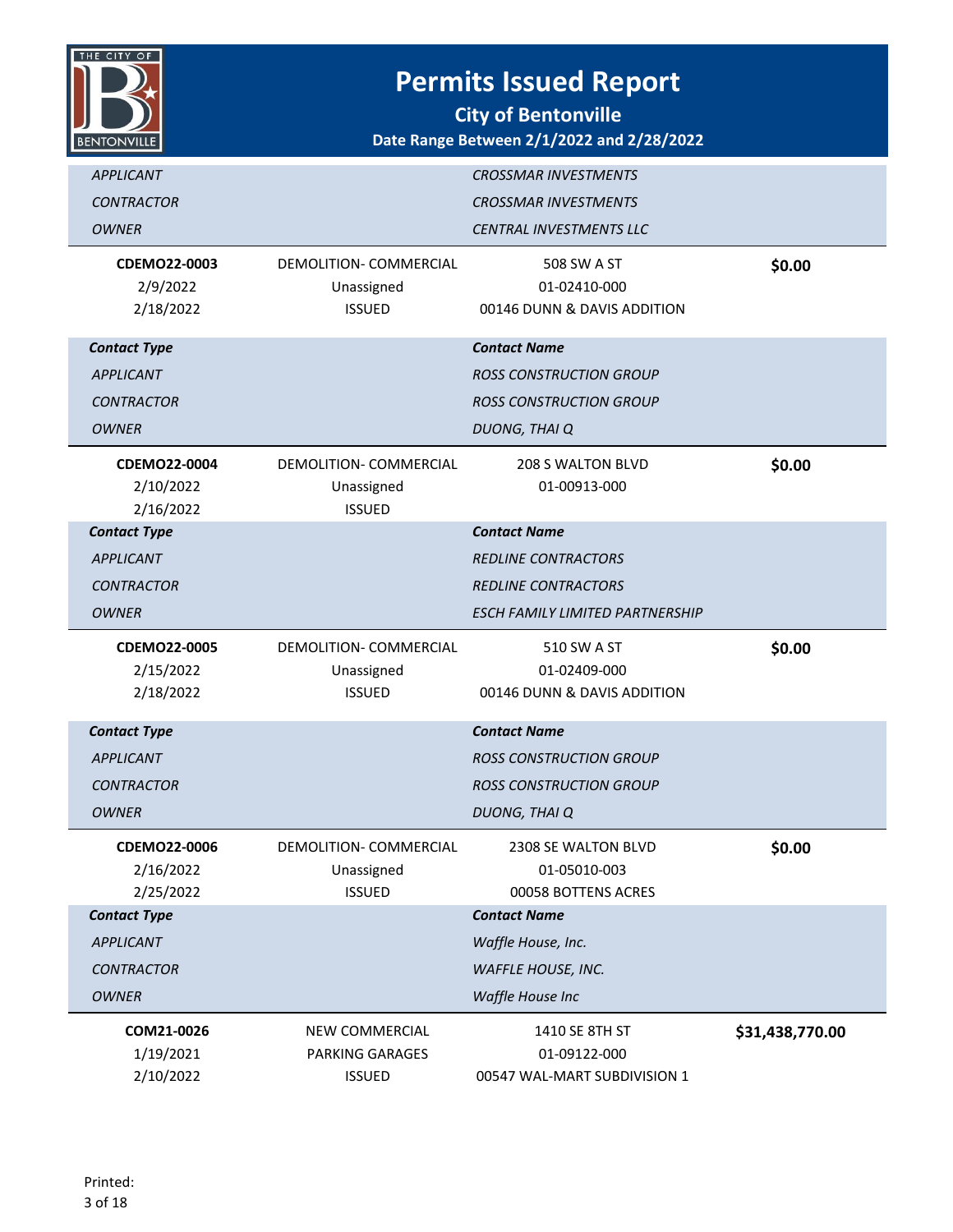

| <b>Contact Type</b> |                            | <b>Contact Name</b>                 |                 |
|---------------------|----------------------------|-------------------------------------|-----------------|
| <b>APPLICANT</b>    |                            | <b>GENSLER ARCHITECTS</b>           |                 |
| <b>CONTRACTOR</b>   |                            | <b>FLINTCO</b>                      |                 |
| <b>OWNER</b>        |                            | NORTH ARKANSAS WHOLESALE CO INC     |                 |
| COM21-0052          | NEW COMMERCIAL             | 2900 SW 14TH ST                     | \$1,165,800.00  |
| 5/3/2021            | <b>STORES AND OTHER</b>    | 01-11308-000                        |                 |
| 2/7/2022            | <b>ISSUED</b>              | 00638 LONESOME POND<br>SUBDIVISION  |                 |
| <b>Contact Type</b> |                            | <b>Contact Name</b>                 |                 |
| <b>APPLICANT</b>    |                            | <b>ERIN DUDLEY</b>                  |                 |
| <b>CONTRACTOR</b>   |                            | <b>CULBERTSON CONTRACTORS LLC</b>   |                 |
| <b>OWNER</b>        |                            | <b>MILLENNIUM VENTURES LLC</b>      |                 |
| COM21-0071          | NEW COMMERCIAL             | 1200 SW REGIONAL AIRPORT            | \$392,191.00    |
| 10/25/2021          | MIXED USE BUILDING         | <b>BLVD</b><br>01-15860-001         |                 |
| 2/7/2022            | <b>ISSUED</b>              | 00758 UPTOWN VILLAGE                |                 |
|                     |                            | <b>SUBDIVISION</b>                  |                 |
| <b>Contact Type</b> |                            | <b>Contact Name</b>                 |                 |
| <b>APPLICANT</b>    |                            | <b>TMGCM</b>                        |                 |
| <b>CONTRACTOR</b>   |                            | <b>TMGCM</b>                        |                 |
| <b>OWNER</b>        |                            | WAL-MART REAL ESTATE BUSINESS TRUST |                 |
| COM21-0083          | NEW COMMERCIAL             | 1600 SE 8TH ST                      | \$21,765,793.00 |
| 12/3/2021           | OTHER NON-RESIDENTIAL      | 01-09123-000                        |                 |
| 2/7/2022            | <b>ISSUED</b>              | 00547 WAL-MART SUBDIVISION 1        |                 |
| <b>Contact Type</b> |                            | <b>Contact Name</b>                 |                 |
| <b>APPLICANT</b>    |                            | <b>MBL ARCHITECTURE</b>             |                 |
| <b>CONTRACTOR</b>   |                            | <b>FLINTCO</b>                      |                 |
| <b>OWNER</b>        |                            | NORTH ARKANSAS WHOLESALE CO INC     |                 |
| COM21-0088          | NEW COMMERCIAL             | 7806 SW AVIATOR AVE                 | \$421,776.00    |
| 12/17/2021          | <b>ACCESSORY STRUCTURE</b> | 01-08207-000                        |                 |
| 2/1/2022            | <b>ISSUED</b>              |                                     |                 |
| <b>Contact Type</b> |                            | <b>Contact Name</b>                 |                 |
| <b>APPLICANT</b>    |                            | Johnny Smith                        |                 |
| <b>CONTRACTOR</b>   |                            | Johnny Smith                        |                 |
| <b>OWNER</b>        |                            | Johnny Smith                        |                 |
| RACC22-0006         | RES ACCESSORY STRUCTURE    | 2100 SW CHADDINGTON RD              | \$15,000.00     |
| 1/21/2022           | OTHER ACCESSORY STRUCTURE  | 01-15696-000                        |                 |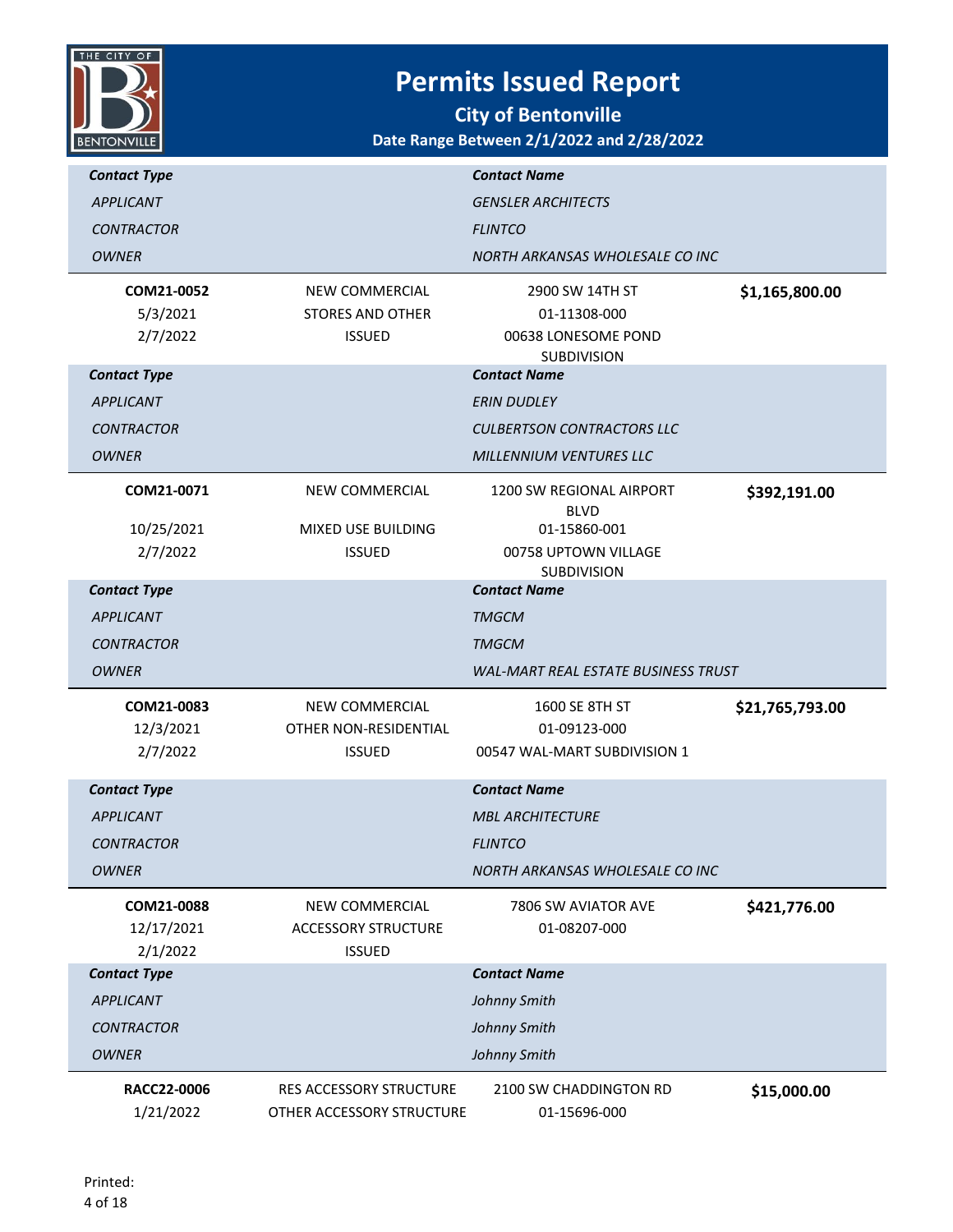

| 2/1/2022                                   | <b>ISSUED</b>                                                         | 00748 THORNBROOK VILLAGE SUB<br>PHASE 1                                          |              |
|--------------------------------------------|-----------------------------------------------------------------------|----------------------------------------------------------------------------------|--------------|
| <b>Contact Type</b>                        |                                                                       | <b>Contact Name</b>                                                              |              |
| <b>APPLICANT</b>                           |                                                                       | <b>RALPH PORCH</b>                                                               |              |
| <b>CONTRACTOR</b>                          |                                                                       | <b>RALPH PORCH</b>                                                               |              |
| <b>OWNER</b>                               |                                                                       | DUDEN, TAMMA                                                                     |              |
| RADD22-0004<br>1/20/2022<br>2/10/2022      | <b>ADDITION RESIDENTIAL</b><br>Unassigned<br><b>ISSUED</b>            | 2416 NW RITA WAY<br>01-03028-000<br>00221 HIDDEN SPRINGS PHASE 1                 | \$300,000.00 |
| <b>Contact Type</b>                        |                                                                       | <b>Contact Name</b>                                                              |              |
| <b>APPLICANT</b>                           |                                                                       | R AND R CUSTOM CONTRACTORS, LLC                                                  |              |
| <b>CONTRACTOR</b>                          |                                                                       | R AND R CUSTOM CONTRACTORS, LLC                                                  |              |
| <b>OWNER</b>                               |                                                                       | <b>BRESHEARS, VIRGINIA</b>                                                       |              |
| <b>RALT21-0068</b><br>6/1/2021<br>2/9/2022 | <b>ADDITION RESIDENTIAL</b><br>Unassigned<br><b>ISSUED</b>            | 710 NW 5TH ST<br>01-02000-000<br>00125 DEAN MAXWELL FIRST<br><b>ADDITION</b>     | \$335,000.00 |
| <b>Contact Type</b>                        |                                                                       | <b>Contact Name</b>                                                              |              |
| <b>APPLICANT</b>                           |                                                                       | LUXECRAFT CUSTOM HOMES, LLC                                                      |              |
| <b>CONTRACTOR</b>                          |                                                                       | LUXECRAFT CUSTOM HOMES, LLC                                                      |              |
| <b>OWNER</b>                               |                                                                       | Jack & Amanda Murtha                                                             |              |
| RALT21-0154<br>12/21/2021<br>2/11/2022     | <b>ALTERATION REMODEL RES</b><br><b>EXTERIOR REMODEL</b><br>CO ISSUED | 4303 SE 6TH ST<br>01-15327-000<br>00477 COLLEGE PLACE<br><b>SUBDIVISION PH 8</b> | \$5,000.00   |
| <b>Contact Type</b>                        |                                                                       | <b>Contact Name</b>                                                              |              |
| <b>APPLICANT</b>                           |                                                                       | <b>SHINE SOLAR</b>                                                               |              |
| <b>CONTRACTOR</b>                          |                                                                       | <b>SHINE SOLAR</b>                                                               |              |
| <b>OWNER</b>                               |                                                                       | MOHAMMED, NUSRATH A                                                              |              |
| <b>RALT22-0003</b><br>1/7/2022<br>2/7/2022 | <b>ALTERATION REMODEL RES</b><br><b>SOLAR PANELS</b><br>CO ISSUED     | 304 NW PALOMINO ST<br>01-09658-000<br>00527 SADDLEBROOK<br><b>SUBDIVISION</b>    | \$5,000.00   |
| <b>Contact Type</b>                        |                                                                       | <b>Contact Name</b>                                                              |              |
| <b>APPLICANT</b>                           |                                                                       | <b>SHINE SOLAR</b>                                                               |              |
| <b>CONTRACTOR</b>                          |                                                                       | <b>SHINE SOLAR</b>                                                               |              |
| <b>OWNER</b>                               |                                                                       | MABERRY, TODD J & GEORGIA A                                                      |              |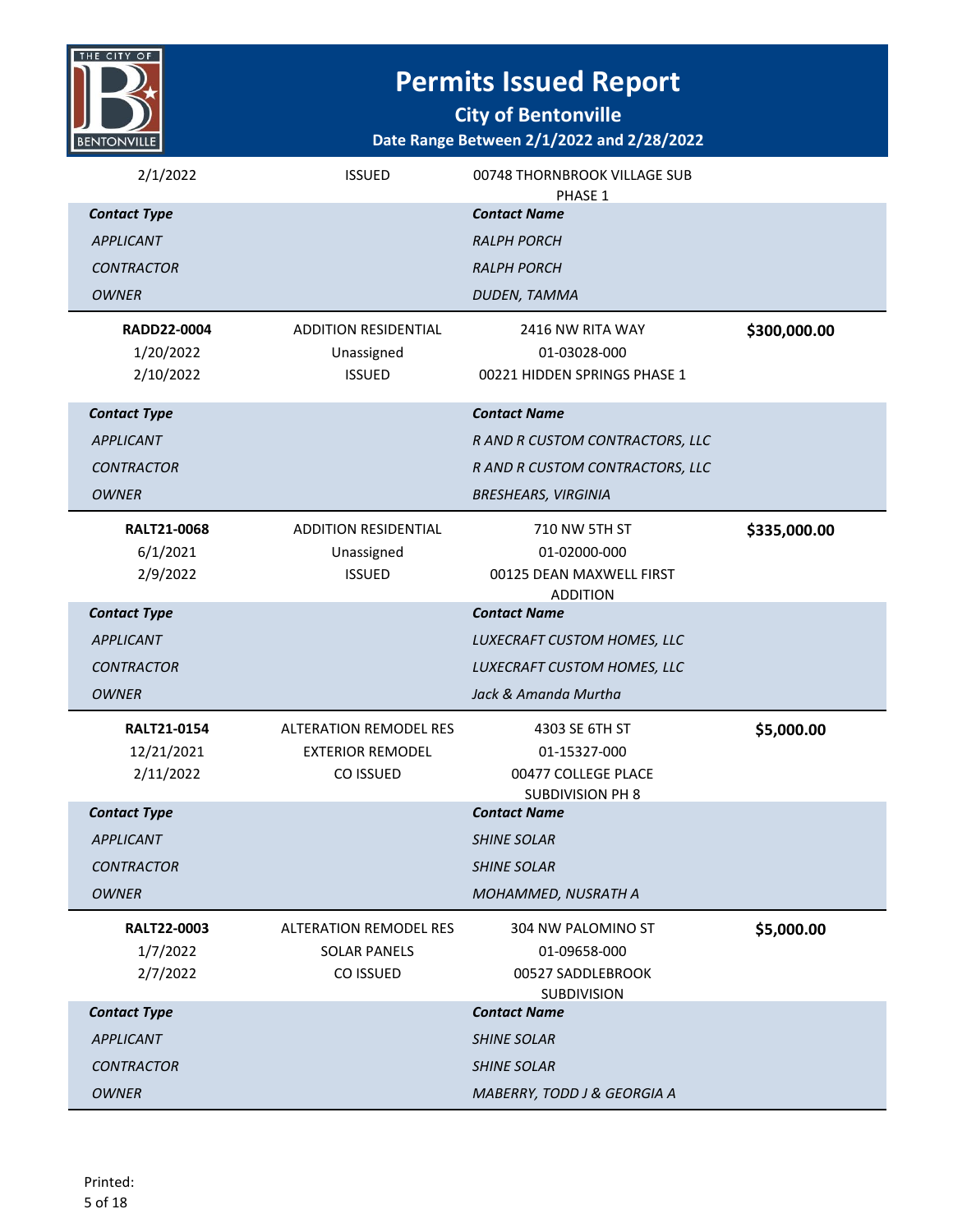# THE CITY OF **BENTONVILLE**

# **Permits Issued Report**

| <b>RALT22-0012</b><br>1/28/2022<br>2/15/2022 | <b>ALTERATION REMODEL RES</b><br><b>SOLAR PANELS</b><br><b>ISSUED</b> | 4900 SW KEMPTOWN PL<br>01-18857-000<br>00988 PRESTON PARK<br><b>SUBDIVISION PHASE 1</b> | \$22,800.00 |
|----------------------------------------------|-----------------------------------------------------------------------|-----------------------------------------------------------------------------------------|-------------|
| <b>Contact Type</b>                          |                                                                       | <b>Contact Name</b>                                                                     |             |
| <b>APPLICANT</b>                             |                                                                       | <b>ATLANTIC KEY ENERGY</b>                                                              |             |
| <b>CONTRACTOR</b>                            |                                                                       | <b>ATLANTIC KEY ENERGY</b>                                                              |             |
| <b>OWNER</b>                                 |                                                                       | WILKINSON, MAXWELL J & MORALES, KAREN L WILKINSON                                       |             |
| <b>RALT22-0015</b>                           | <b>ALTERATION REMODEL RES</b>                                         | 3107 CARDINAL CREEK CIR                                                                 | \$10,000.00 |
| 2/4/2022                                     | <b>SOLAR PANELS</b>                                                   | 01-01633-004                                                                            |             |
| 2/7/2022                                     | <b>ISSUED</b>                                                         | 00077 CARDINAL CREEK PHASE 1                                                            |             |
| <b>Contact Type</b>                          |                                                                       | <b>Contact Name</b>                                                                     |             |
| <b>CONTRACTOR</b>                            |                                                                       | <b>SHINE SOLAR</b>                                                                      |             |
| <b>OWNER</b>                                 |                                                                       | GORDEN, CALEB CALVIN & REBECCA CHRISTINE                                                |             |
| <b>RALT22-0018</b>                           | <b>ALTERATION REMODEL RES</b>                                         | 103 SW E ST                                                                             | \$10,000.00 |
| 2/10/2022                                    | <b>INTERIOR REMODEL</b>                                               | 01-03225-000                                                                            |             |
| 2/25/2022                                    | <b>ISSUED</b>                                                         | 00256 LEFORS ADDITION                                                                   |             |
| <b>Contact Type</b>                          |                                                                       | <b>Contact Name</b>                                                                     |             |
| <b>APPLICANT</b>                             |                                                                       | <b>RIGGINS CONSTRUCTION</b>                                                             |             |
| <b>CONTRACTOR</b>                            |                                                                       | <b>RIGGINS CONSTRUCTION</b>                                                             |             |
| <b>OWNER</b>                                 |                                                                       | <b>DJK INVESTMENTS INC</b>                                                              |             |
| <b>RALT22-0020</b>                           | <b>ALTERATION REMODEL RES</b>                                         | 218 SW GLOVER ST                                                                        | \$56,197.00 |
| 2/17/2022                                    | <b>SOLAR PANELS</b>                                                   | 01-01685-000                                                                            |             |
| 2/25/2022                                    | <b>ISSUED</b>                                                         | 00093 CLARKS ADDITION                                                                   |             |
| <b>Contact Type</b>                          |                                                                       | <b>Contact Name</b>                                                                     |             |
| <b>APPLICANT</b>                             |                                                                       | <b>SHINE SOLAR</b>                                                                      |             |
| <b>CONTRACTOR</b>                            |                                                                       | <b>SHINE SOLAR</b>                                                                      |             |
| <b>OWNER</b>                                 |                                                                       | VANVECKHOVEN, MILES & DANIELLE                                                          |             |
| <b>RDEMO22-0007</b>                          | <b>DEMOLITION- RESIDENTIAL</b>                                        | 1109 NW K ST                                                                            | \$0.00      |
| 1/12/2022                                    | SINGLE FAMILY DWELLING                                                | 01-03981-000                                                                            |             |
| 2/7/2022                                     | APPROVED                                                              | 00372 ROBIN HAVEN ADDITION<br>PHASE 3                                                   |             |
| <b>Contact Type</b>                          |                                                                       | <b>Contact Name</b>                                                                     |             |
| <b>APPLICANT</b>                             |                                                                       | <b>RED 5 CONSTRUCTION SERV</b>                                                          |             |
| <b>CONTRACTOR</b>                            |                                                                       | <b>RED 5 CONSTRUCTION SERV</b>                                                          |             |
| <b>OWNER</b>                                 |                                                                       | WHITMAN, JOHN M & KAITLYN S                                                             |             |
| <b>RDEMO22-0026</b>                          | DEMOLITION-RESIDENTIAL                                                | 301 SE F ST                                                                             | \$0.00      |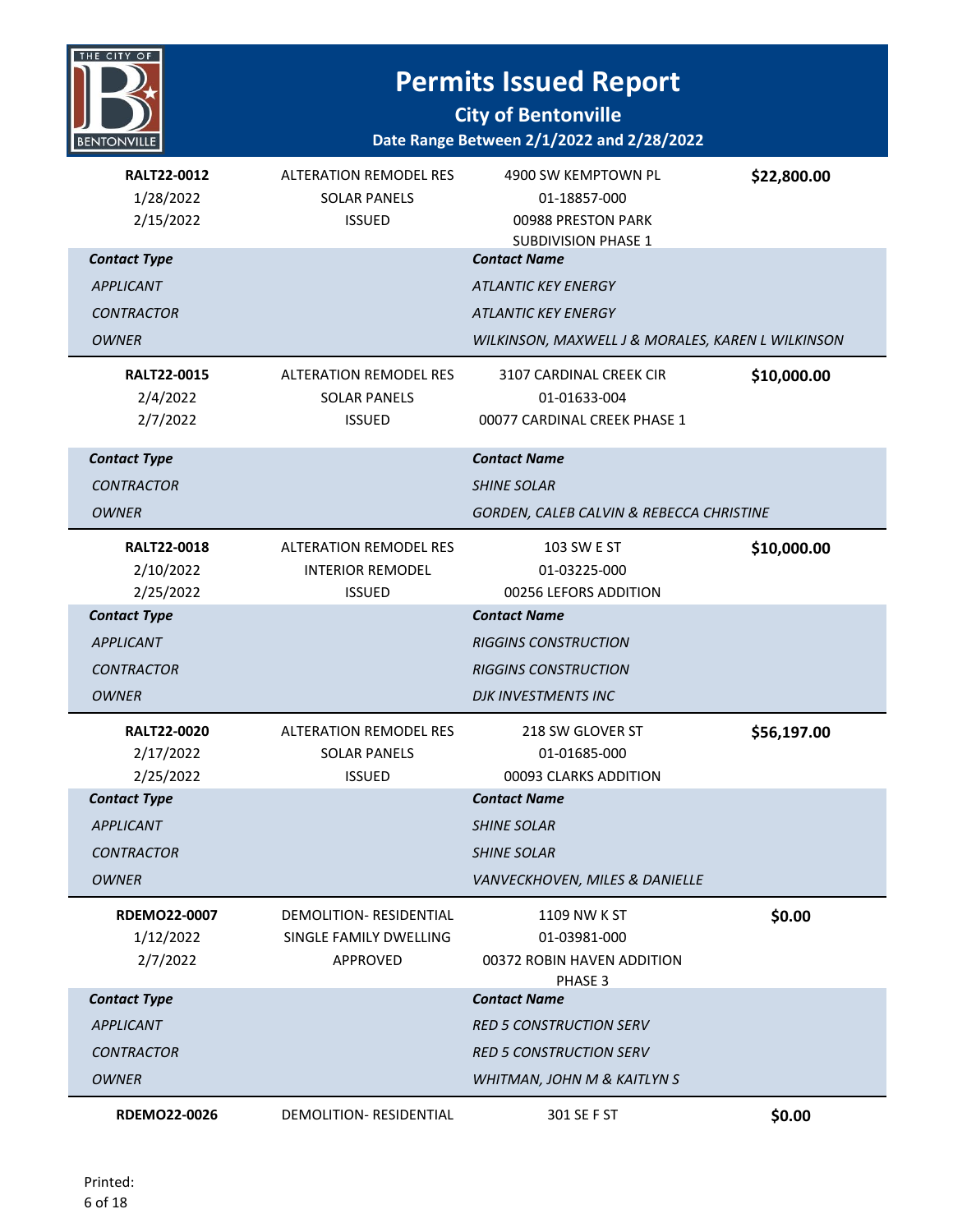

**City of Bentonville**

#### **Date Range Between 2/1/2022 and 2/28/2022**

| 2/1/2022<br>2/8/2022            | SINGLE FAMILY DWELLING<br><b>ISSUED</b>                  | 01-04678-000<br>00467 YOUNGS ADDITION         |        |
|---------------------------------|----------------------------------------------------------|-----------------------------------------------|--------|
| <b>Contact Type</b>             |                                                          | <b>Contact Name</b>                           |        |
| <b>APPLICANT</b>                |                                                          | TOTAL SITE DEVELOPMENT                        |        |
| <b>CONTRACTOR</b>               |                                                          | TOTAL SITE DEVELOPMENT                        |        |
| <b>OWNER</b>                    |                                                          | <b>NFD LLC</b>                                |        |
|                                 |                                                          |                                               |        |
| <b>RDEMO22-0027</b>             | <b>DEMOLITION- RESIDENTIAL</b><br>SINGLE FAMILY DWELLING | 6986 SW BARRON RD                             | \$0.00 |
| 2/4/2022<br>2/9/2022            | <b>ISSUED</b>                                            | 01-08204-025                                  |        |
| <b>Contact Type</b>             |                                                          | <b>Contact Name</b>                           |        |
| <b>CONTRACTOR</b>               |                                                          | <b>ARK-O-MO DEMOLITION</b>                    |        |
| <b>OWNER</b>                    |                                                          | NORTHWEST ARKANSAS REGIONAL AIRPORT AUTHORITY |        |
|                                 |                                                          |                                               |        |
| <b>RDEMO22-0028</b><br>2/7/2022 | DEMOLITION- RESIDENTIAL<br>SINGLE FAMILY DWELLING        | 305 SE 2ND ST<br>01-00945-000                 | \$0.00 |
| 2/7/2022                        | <b>ISSUED</b>                                            | 00042 BENTONVILLE ORIGINAL                    |        |
| <b>Contact Type</b>             |                                                          | <b>Contact Name</b>                           |        |
| <b>APPLICANT</b>                |                                                          | <b>REDLINE CONTRACTORS</b>                    |        |
| <b>CONTRACTOR</b>               |                                                          | <b>REDLINE CONTRACTORS</b>                    |        |
| <b>OWNER</b>                    |                                                          | 1010 SE 4TH STREET LLC                        |        |
| RDEMO22-0029                    | DEMOLITION-RESIDENTIAL                                   | 1061 N MAIN ST                                | \$0.00 |
| 2/7/2022                        | SINGLE FAMILY DWELLING                                   | 01-04524-000                                  |        |
| 2/7/2022                        | <b>ISSUED</b>                                            | 00442 W A BURKS ADDITION                      |        |
| <b>Contact Type</b>             |                                                          | <b>Contact Name</b>                           |        |
| <b>APPLICANT</b>                |                                                          |                                               |        |
|                                 |                                                          | <b>Michael Boyd</b>                           |        |
| <b>CONTRACTOR</b>               |                                                          | <b>REDLINE CONTRACTORS</b>                    |        |
| <b>OWNER</b>                    |                                                          | LAKE & MAIN DEVELOPERS LLC                    |        |
| RDEMO22-0030                    | DEMOLITION-RESIDENTIAL                                   | 502 NW 3RD ST                                 |        |
| 2/8/2022                        | <b>DUPLEX</b>                                            | 01-03159-000                                  | \$0.00 |
| 2/9/2022                        | <b>ISSUED</b>                                            | 00230 HUFFMAN ADDITION                        |        |
| <b>Contact Type</b>             |                                                          | <b>Contact Name</b>                           |        |
| <b>CONTRACTOR</b>               |                                                          | <b>GALL EXCAVATION</b>                        |        |
| <b>OWNER</b>                    |                                                          | LASTOVICA, THOMAS ALLAN & BRIDGET SUZANN      |        |
| RDEMO22-0031                    | <b>DEMOLITION- RESIDENTIAL</b>                           | 603 SW C ST                                   | \$0.00 |
| 2/10/2022                       | <b>DUPLEX</b>                                            | 01-02425-000                                  |        |
| 2/14/2022                       | <b>ISSUED</b>                                            | 00146 DUNN & DAVIS ADDITION                   |        |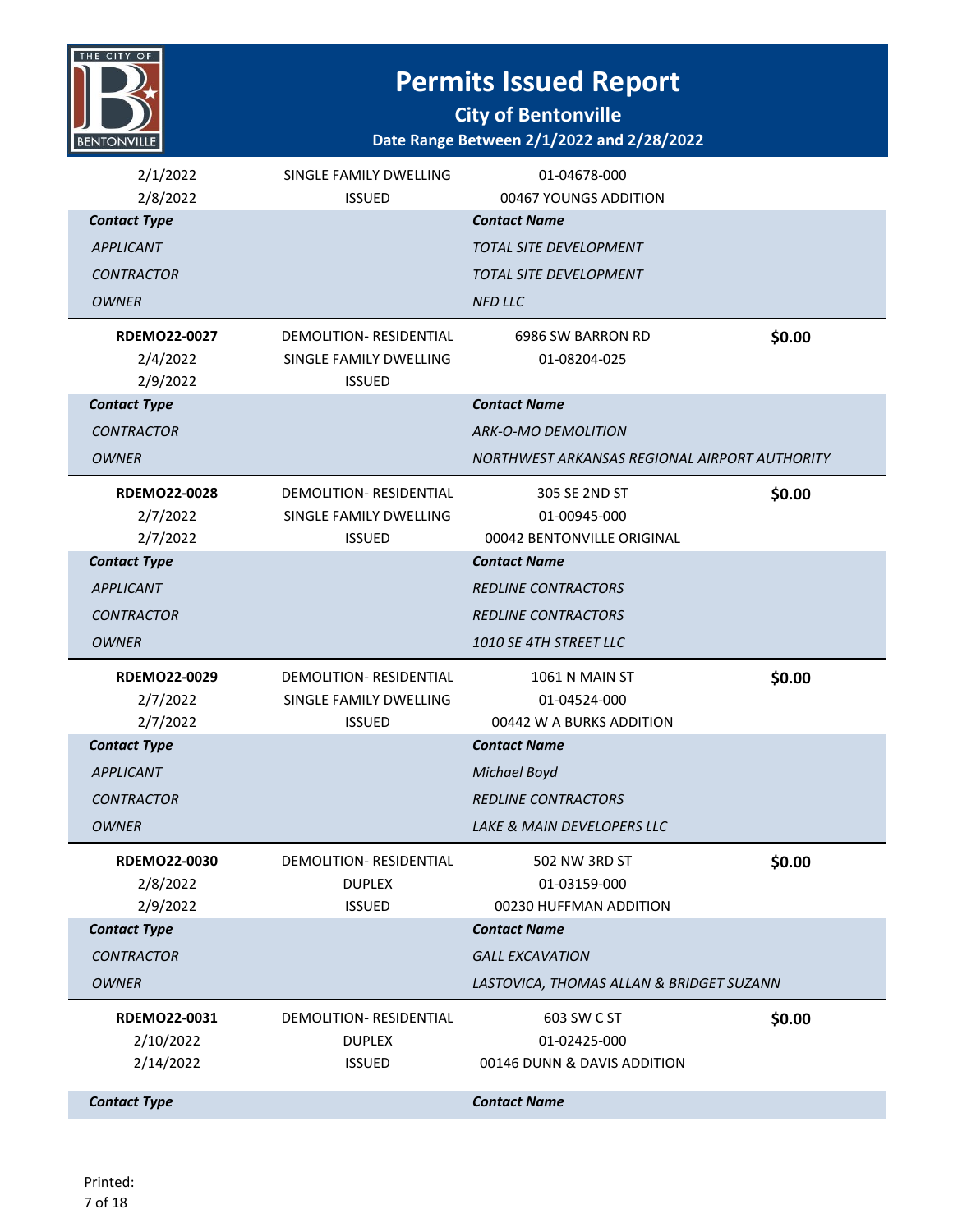

| <b>APPLICANT</b>                              |                                                                           | <b>ROSS CONSTRUCTION GROUP</b>                             |        |
|-----------------------------------------------|---------------------------------------------------------------------------|------------------------------------------------------------|--------|
| <b>CONTRACTOR</b>                             |                                                                           | <b>ROSS CONSTRUCTION GROUP</b>                             |        |
| OWNER                                         |                                                                           | <b>NFD LLC</b>                                             |        |
| <b>RDEMO22-0032</b><br>2/10/2022<br>2/14/2022 | DEMOLITION- RESIDENTIAL<br><b>DUPLEX</b><br><b>ISSUED</b>                 | 605 SW C ST<br>01-02427-000<br>00146 DUNN & DAVIS ADDITION | \$0.00 |
| <b>Contact Type</b>                           |                                                                           | <b>Contact Name</b>                                        |        |
| <b>APPLICANT</b>                              |                                                                           | <b>ROSS CONSTRUCTION GROUP</b>                             |        |
| <i>CONTRACTOR</i>                             |                                                                           | <b>ROSS CONSTRUCTION GROUP</b>                             |        |
| <b>OWNER</b>                                  |                                                                           | <b>NFD LLC</b>                                             |        |
| RDEMO22-0033<br>2/10/2022<br>2/14/2022        | DEMOLITION- RESIDENTIAL<br><b>DUPLEX</b><br><b>ISSUED</b>                 | 609 SW C ST<br>01-02431-000<br>00146 DUNN & DAVIS ADDITION | \$0.00 |
| <b>Contact Type</b>                           |                                                                           | <b>Contact Name</b>                                        |        |
| <b>APPLICANT</b>                              |                                                                           | <b>ROSS CONSTRUCTION GROUP</b>                             |        |
| <b>CONTRACTOR</b>                             |                                                                           | <b>ROSS CONSTRUCTION GROUP</b>                             |        |
| <b>OWNER</b>                                  |                                                                           | <b>NFD LLC</b>                                             |        |
| <b>RDEMO22-0035</b><br>2/11/2022              | <b>DEMOLITION- RESIDENTIAL</b><br>SINGLE FAMILY DWELLING                  | 1110 NE J ST<br>01-00331-000                               | \$0.00 |
| 2/28/2022                                     | <b>ISSUED</b>                                                             | 00752 HANCOCK SUBDIVISION                                  |        |
| <b>Contact Type</b>                           |                                                                           | <b>Contact Name</b>                                        |        |
| <b>APPLICANT</b>                              |                                                                           | <b>REDLINE CONTRACTORS</b>                                 |        |
| <b>CONTRACTOR</b>                             |                                                                           | <b>REDLINE CONTRACTORS</b>                                 |        |
| <b>OWNER</b>                                  |                                                                           | <b>DOGWOOD ACRES LLC</b>                                   |        |
| <b>RDEMO22-0036</b><br>2/11/2022<br>2/14/2022 | <b>DEMOLITION- RESIDENTIAL</b><br>SINGLE FAMILY DWELLING<br><b>ISSUED</b> | 510 NW 5TH ST<br>01-00496-000                              | \$0.00 |
| <b>Contact Type</b>                           |                                                                           | <b>Contact Name</b>                                        |        |
| <b>APPLICANT</b>                              |                                                                           | <b>REDLINE CONTRACTORS</b>                                 |        |
| <b>CONTRACTOR</b>                             |                                                                           | <b>REDLINE CONTRACTORS</b>                                 |        |
| <b>OWNER</b>                                  |                                                                           | <b>REYNOLDS LLC</b>                                        |        |
| <b>RDEMO22-0037</b>                           | DEMOLITION- RESIDENTIAL                                                   | 302 SW E ST                                                | \$0.00 |
| 2/14/2022                                     | SINGLE FAMILY DWELLING                                                    | 01-01701-000                                               |        |
| 2/14/2022<br><b>Contact Type</b>              | APPROVED                                                                  | 00093 CLARKS ADDITION<br><b>Contact Name</b>               |        |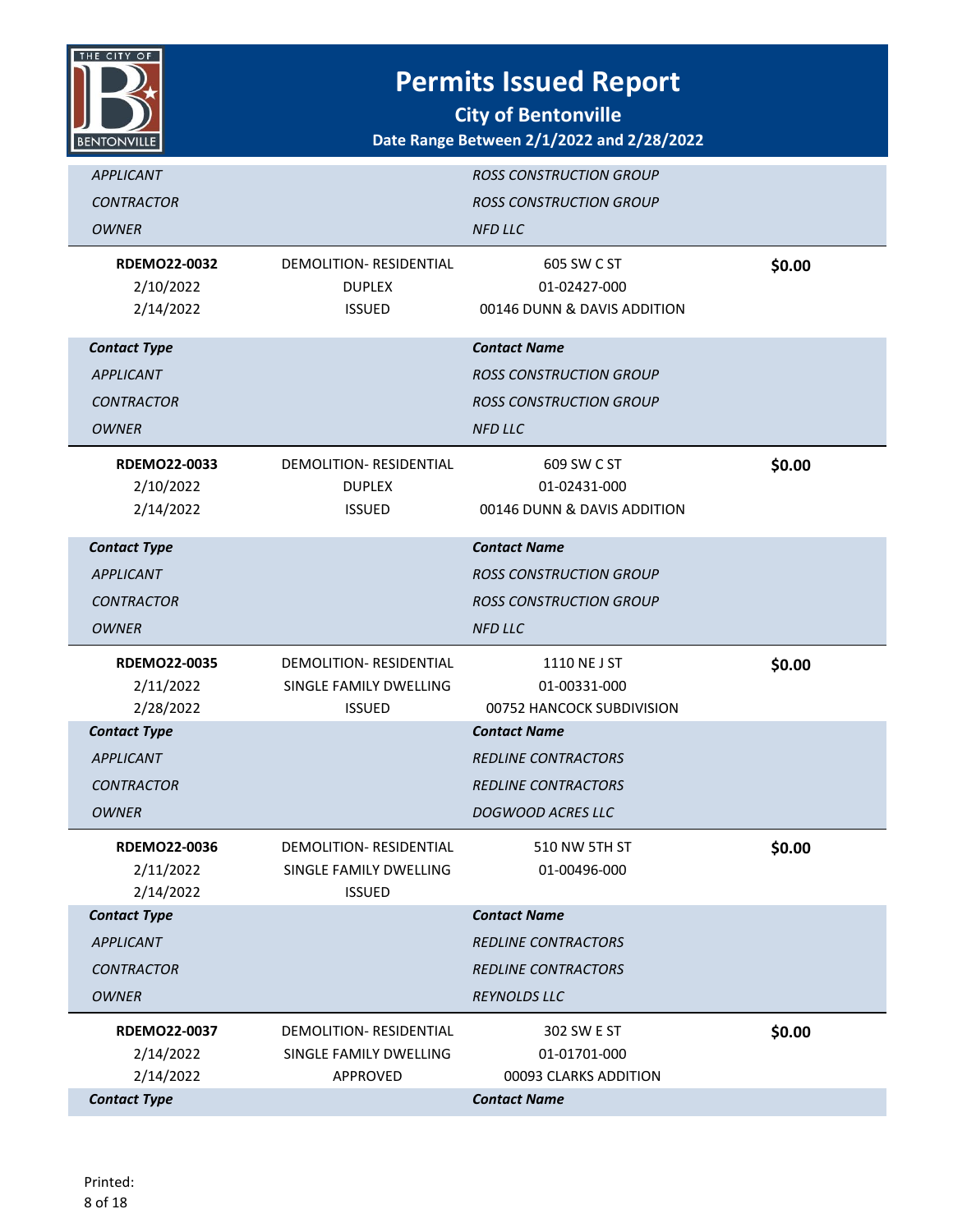

| <b>APPLICANT</b>    |                                | LONESTAR CONSTRUCTION INC.               |                |
|---------------------|--------------------------------|------------------------------------------|----------------|
| <b>CONTRACTOR</b>   |                                | LONESTAR CONSTRUCTION INC.               |                |
| <b>OWNER</b>        |                                | BRITTAIN, DAVID MARK & ALYSON P TRUSTEES |                |
| <b>RDEMO22-0038</b> | <b>DEMOLITION- RESIDENTIAL</b> | 1002 NE 2ND ST                           | \$0.00         |
| 2/18/2022           | SINGLE FAMILY DWELLING         | 01-03275-000                             |                |
| 2/28/2022           | <b>ISSUED</b>                  | 00260 LINCOLN & RICE ADDITION            |                |
| <b>Contact Type</b> |                                | <b>Contact Name</b>                      |                |
| <b>APPLICANT</b>    |                                | <b>REDLINE CONTRACTORS</b>               |                |
| <b>CONTRACTOR</b>   |                                | <b>REDLINE CONTRACTORS</b>               |                |
| <b>OWNER</b>        |                                | <b>KELLEY TRUST, EUGENE T</b>            |                |
| <b>RES21-0415</b>   | <b>NEW RESIDENTIAL</b>         | 4606 SW CROSSBOW CIR                     | \$675,776.00   |
| 10/1/2021           | SINGLE FAMILY DETACHED         | 01-17355-000                             |                |
| 2/10/2022           | <b>ISSUED</b>                  | 00894 EDGAR ESTATES                      |                |
| <b>Contact Type</b> |                                | <b>Contact Name</b>                      |                |
| <b>APPLICANT</b>    |                                | <b>BLUESKIES HOME CONSTRUCTION, LLC</b>  |                |
| <b>CONTRACTOR</b>   |                                | BLUESKIES HOME CONSTRUCTION, LLC         |                |
| <b>OWNER</b>        |                                | VEERAMACHANENI, PARVATHI                 |                |
| RES21-0517          | <b>NEW RESIDENTIAL</b>         | 7802 SW AVIATOR AVE                      | \$1,477,408.00 |
| 12/17/2021          | MULTI-FAMILY                   | 01-08207-000                             |                |
| 2/1/2022            | <b>ISSUED</b>                  |                                          |                |
| <b>Contact Type</b> |                                | <b>Contact Name</b>                      |                |
| <b>APPLICANT</b>    |                                | johnny smith                             |                |
| <b>CONTRACTOR</b>   |                                | <b>STRUCTURE BUILDING CO</b>             |                |
| <b>OWNER</b>        |                                | johnny smith                             |                |
| RES21-0518          | <b>NEW RESIDENTIAL</b>         | 7800 SW AVIATOR AVE                      | \$1,477,408.00 |
| 12/17/2021          | MULTI-FAMILY                   | 01-08207-000                             |                |
| 2/1/2022            | <b>ISSUED</b>                  |                                          |                |
| <b>Contact Type</b> |                                | <b>Contact Name</b>                      |                |
| <b>APPLICANT</b>    |                                | Johnny Smith                             |                |
| <b>CONTRACTOR</b>   |                                | <b>STRUCTURE BUILDING CO</b>             |                |
| <b>OWNER</b>        |                                | Johnny Smith                             |                |
| RES21-0519          | NEW RESIDENTIAL                | 7708 SW AVIATOR AVE                      | \$1,477,408.00 |
| 12/17/2021          | MULTI-FAMILY                   | 01-08207-000                             |                |
| 2/1/2022            | <b>ISSUED</b>                  |                                          |                |
| <b>Contact Type</b> |                                | <b>Contact Name</b>                      |                |
| <b>APPLICANT</b>    |                                | <b>STRUCTURE BUILDING CO</b>             |                |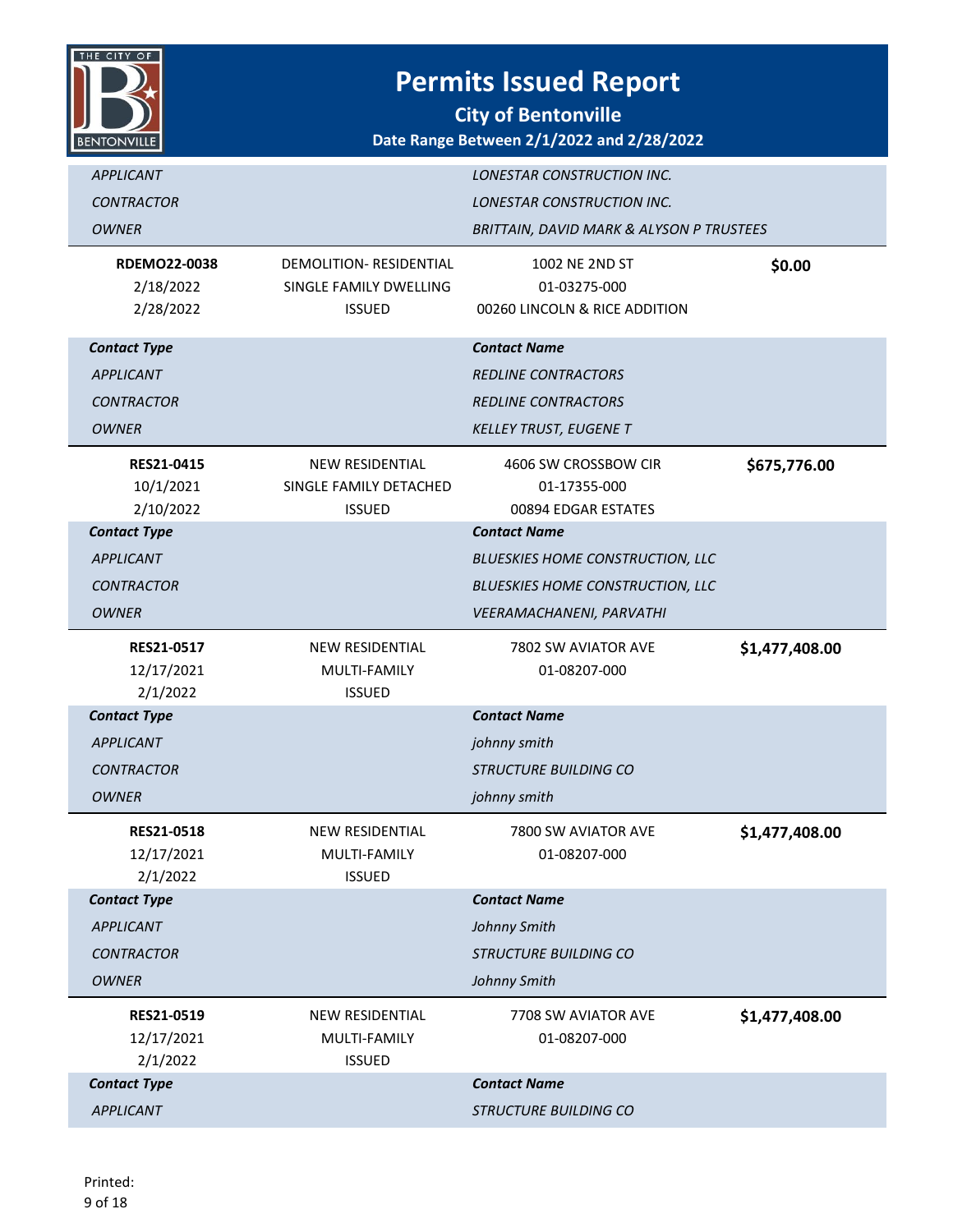

| <b>CONTRACTOR</b>                       |                                 | <b>STRUCTURE BUILDING CO</b>        |                |
|-----------------------------------------|---------------------------------|-------------------------------------|----------------|
| <b>OWNER</b>                            |                                 | <b>JOHNNY SMITH</b>                 |                |
| <b>RES21-0520</b>                       | <b>NEW RESIDENTIAL</b>          | 7706 SW AVIATOR AVE                 | \$1,477,408.00 |
| 12/17/2021                              | MULTI-FAMILY                    | 01-08207-000                        |                |
| 2/1/2022                                | <b>ISSUED</b>                   | <b>Contact Name</b>                 |                |
| <b>Contact Type</b><br><b>APPLICANT</b> |                                 | <b>STRUCTURE BUILDING CO</b>        |                |
|                                         |                                 |                                     |                |
| <b>CONTRACTOR</b>                       |                                 | <b>STRUCTURE BUILDING CO</b>        |                |
| <b>OWNER</b>                            |                                 | <b>JOHNNY SMITH</b>                 |                |
| RES21-0521                              | <b>NEW RESIDENTIAL</b>          | 7701 SW AVIATOR AVE                 | \$1,477,408.00 |
| 12/17/2021<br>2/1/2022                  | MULTI-FAMILY<br><b>ISSUED</b>   | 01-08207-000                        |                |
| <b>Contact Type</b>                     |                                 | <b>Contact Name</b>                 |                |
| <b>APPLICANT</b>                        |                                 | <b>STRUCTURE BUILDING CO</b>        |                |
| <b>CONTRACTOR</b>                       |                                 | <b>STRUCTURE BUILDING CO</b>        |                |
| <b>OWNER</b>                            |                                 | <b>JOHNNY SMITH</b>                 |                |
|                                         |                                 |                                     |                |
| RES21-0522<br>12/17/2021                | NEW RESIDENTIAL<br>MULTI-FAMILY | 7707 SW AVIATOR AVE<br>01-08207-000 | \$1,477,408.00 |
| 2/1/2022                                | <b>ISSUED</b>                   |                                     |                |
| <b>Contact Type</b>                     |                                 | <b>Contact Name</b>                 |                |
| <b>APPLICANT</b>                        |                                 | <b>STRUCTURE BUILDING CO</b>        |                |
| <b>CONTRACTOR</b>                       |                                 | <b>STRUCTURE BUILDING CO</b>        |                |
| <b>OWNER</b>                            |                                 | <b>JOHNNY SMITH</b>                 |                |
| RES21-0523                              | <b>NEW RESIDENTIAL</b>          | 7709 SW AVIATOR AVE                 | \$1,477,408.00 |
| 12/17/2021                              | MULTI-FAMILY                    | 01-08207-000                        |                |
| 2/1/2022                                | <b>ISSUED</b>                   |                                     |                |
| <b>Contact Type</b>                     |                                 | <b>Contact Name</b>                 |                |
| <b>APPLICANT</b>                        |                                 | <b>STRUCTURE BUILDING CO</b>        |                |
| <b>CONTRACTOR</b>                       |                                 | <b>STRUCTURE BUILDING CO</b>        |                |
| <b>OWNER</b>                            |                                 | <b>JOHNNY SMITH</b>                 |                |
| RES21-0524                              | <b>NEW RESIDENTIAL</b>          | 7801 SW AVIATOR AVE                 | \$1,175,734.00 |
| 12/17/2021                              | MULTI-FAMILY                    | 01-08207-000                        |                |
| 2/1/2022                                | <b>ISSUED</b>                   |                                     |                |
| <b>Contact Type</b>                     |                                 | <b>Contact Name</b>                 |                |
| <b>APPLICANT</b>                        |                                 | <b>STRUCTURE BUILDING CO</b>        |                |
| <b>CONTRACTOR</b>                       |                                 | <b>STRUCTURE BUILDING CO</b>        |                |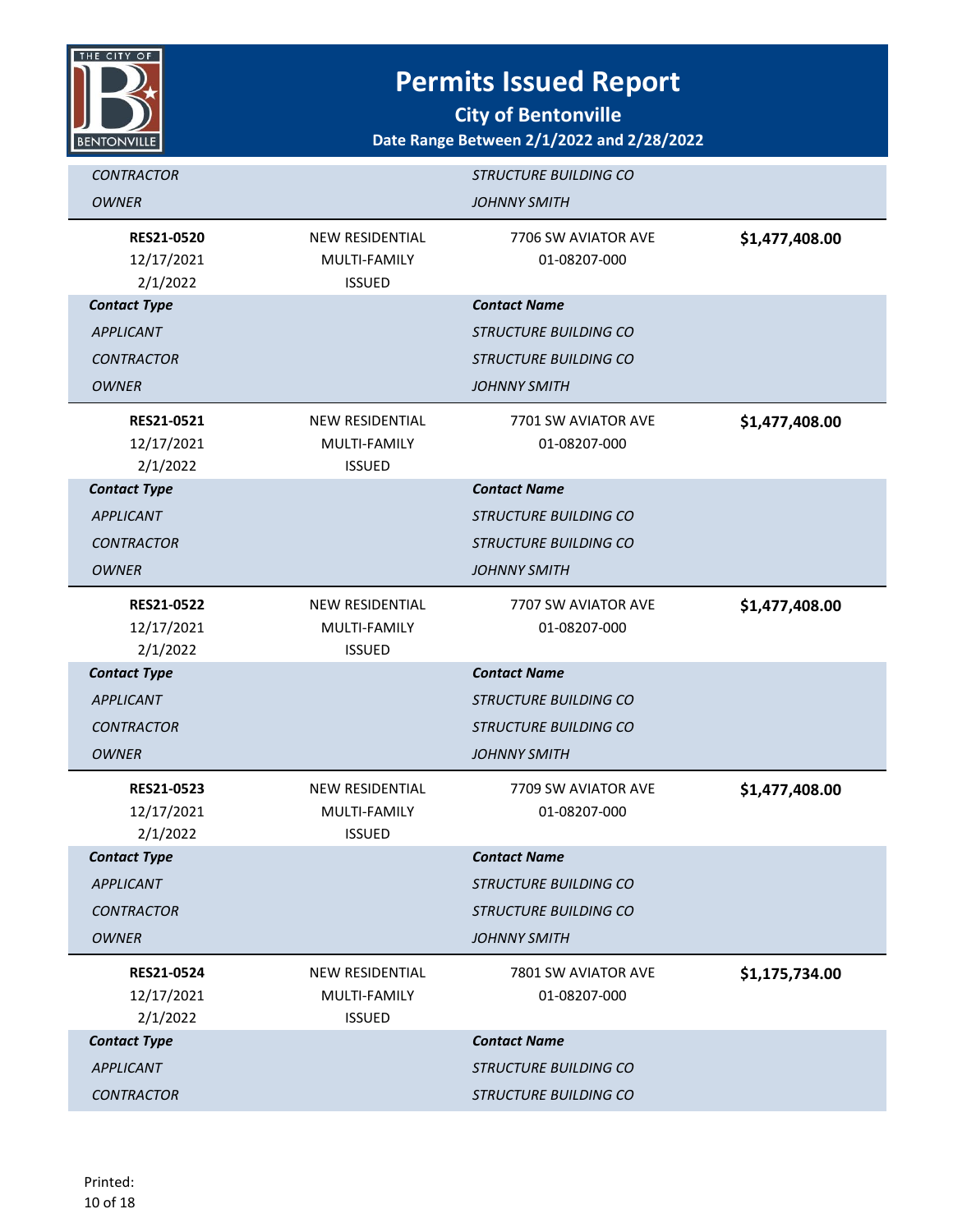

**City of Bentonville**

#### **Date Range Between 2/1/2022 and 2/28/2022**

| <b>OWNER</b>                                 |                                                         | <b>JOHNNY SMITH</b>                         |                |
|----------------------------------------------|---------------------------------------------------------|---------------------------------------------|----------------|
| <b>RES21-0525</b><br>12/17/2021<br>2/1/2022  | NEW RESIDENTIAL<br>MULTI-FAMILY<br><b>ISSUED</b>        | 7803 SW AVIATOR AVE<br>01-08207-000         | \$1,477,408.00 |
| <b>Contact Type</b>                          |                                                         | <b>Contact Name</b>                         |                |
| <b>APPLICANT</b>                             |                                                         | <b>STRUCTURE BUILDING CO</b>                |                |
| <b>CONTRACTOR</b>                            |                                                         | <b>STRUCTURE BUILDING CO</b>                |                |
| <b>OWNER</b>                                 |                                                         | <b>JOHNNY SMITH</b>                         |                |
| <b>RES21-0526</b><br>12/17/2021<br>2/11/2022 | <b>NEW RESIDENTIAL</b><br>MULTI-FAMILY<br><b>ISSUED</b> | <b>6405 SW CHICKADEE ST</b><br>01-08207-000 | \$1,175,734.00 |
| <b>Contact Type</b>                          |                                                         | <b>Contact Name</b>                         |                |
| <b>APPLICANT</b>                             |                                                         | <b>STRUCTURE BUILDING CO</b>                |                |
| <b>CONTRACTOR</b>                            |                                                         | <i>STRUCTURE BUILDING CO</i>                |                |
| <b>OWNER</b>                                 |                                                         | <b>JOHNNY SMITH</b>                         |                |
| RES21-0527<br>12/17/2021<br>2/11/2022        | <b>NEW RESIDENTIAL</b><br>MULTI-FAMILY<br><b>ISSUED</b> | <b>6404 SW CHICKADEE ST</b><br>01-08207-000 | \$1,477,408.00 |
| <b>Contact Type</b>                          |                                                         | <b>Contact Name</b>                         |                |
| <b>APPLICANT</b>                             |                                                         | <b>STRUCTURE BUILDING CO</b>                |                |
| <b>CONTRACTOR</b>                            |                                                         | <b>STRUCTURE BUILDING CO</b>                |                |
| <b>OWNER</b>                                 |                                                         | <b>JOHNNY SMITH</b>                         |                |
| <b>RES21-0528</b><br>12/17/2021<br>2/1/2022  | NEW RESIDENTIAL<br>MULTI-FAMILY<br><b>ISSUED</b>        | 7905 SW AVIATOR AVE<br>01-08207-000         | \$1,175,734.00 |
| <b>Contact Type</b>                          |                                                         | <b>Contact Name</b>                         |                |
| <b>APPLICANT</b>                             |                                                         | <b>STRUCTURE BUILDING CO</b>                |                |
| <b>CONTRACTOR</b>                            |                                                         | <i>STRUCTURE BUILDING CO</i>                |                |
| <b>OWNER</b>                                 |                                                         | <b>JOHNNY SMITH</b>                         |                |
| RES21-0529<br>12/17/2021<br>2/1/2022         | <b>NEW RESIDENTIAL</b><br>MULTI-FAMILY<br><b>ISSUED</b> | 7907 SW AVIATOR AVE<br>01-08207-000         | \$1,477,408.00 |
| <b>Contact Type</b>                          |                                                         | <b>Contact Name</b>                         |                |
| <b>APPLICANT</b>                             |                                                         | <b>STRUCTURE BUILDING CO</b>                |                |
| <b>CONTRACTOR</b>                            |                                                         | <b>STRUCTURE BUILDING CO</b>                |                |
| <b>OWNER</b>                                 |                                                         | <b>JIOHNNY SMITH</b>                        |                |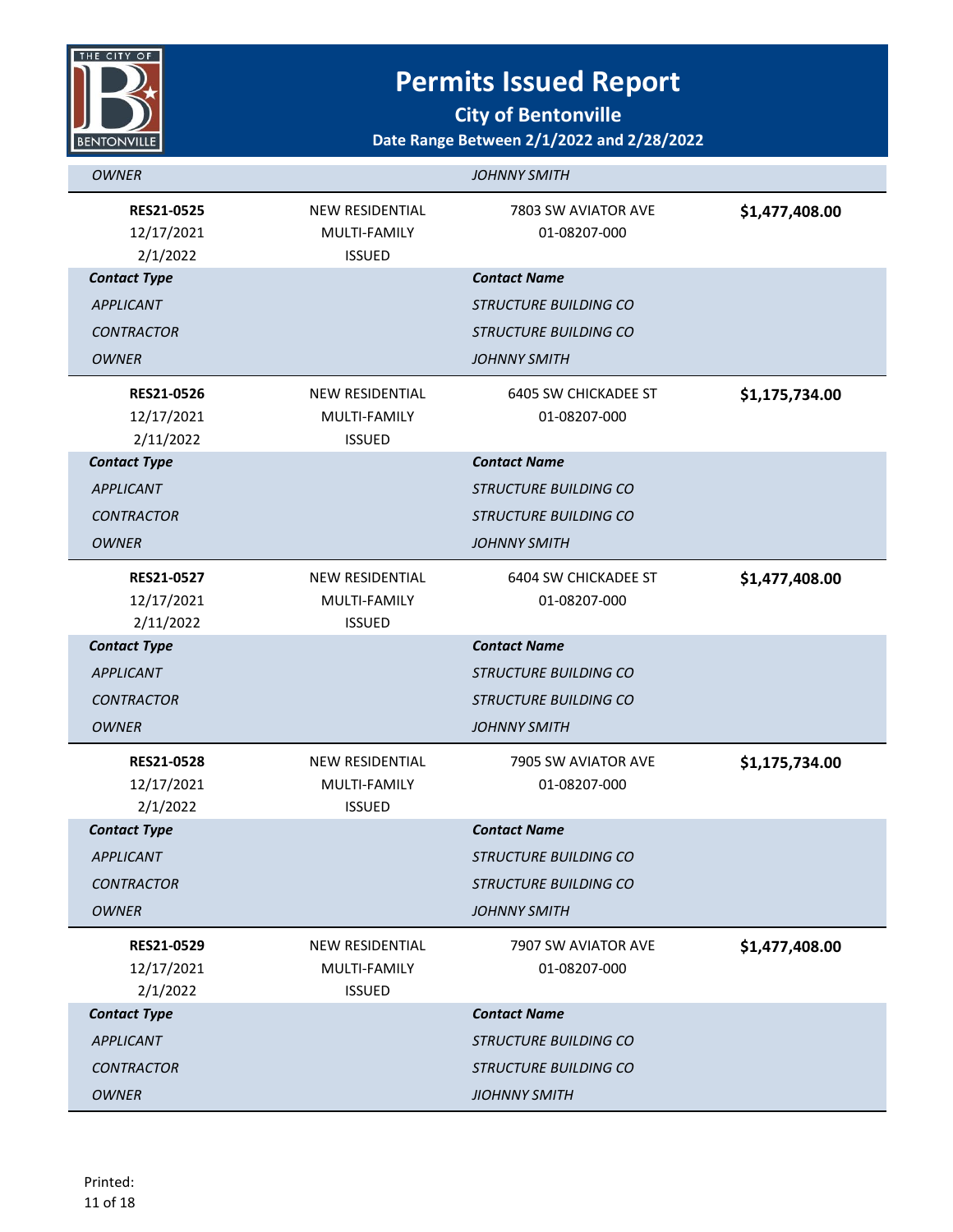

| <b>RES21-0530</b><br>12/17/2021<br>2/1/2022 | <b>NEW RESIDENTIAL</b><br>MULTI-FAMILY<br><b>ISSUED</b> | 7906 SW AVIATOR AVE<br>01-08207-000      | \$1,477,408.00 |
|---------------------------------------------|---------------------------------------------------------|------------------------------------------|----------------|
| <b>Contact Type</b>                         |                                                         | <b>Contact Name</b>                      |                |
| <b>APPLICANT</b>                            |                                                         | <b>STRUCTURE BUILDING CO</b>             |                |
| <b>CONTRACTOR</b>                           |                                                         | <b>STRUCTURE BUILDING CO</b>             |                |
| <b>OWNER</b>                                |                                                         | <b>JOHNNY SMITH</b>                      |                |
| RES21-0531                                  | <b>NEW RESIDENTIAL</b>                                  | 7904 SW AVIATOR AVE                      | \$1,477,408.00 |
| 12/17/2021                                  | MULTI-FAMILY                                            | 01-08207-000                             |                |
| 2/1/2022                                    | <b>ISSUED</b>                                           |                                          |                |
| <b>Contact Type</b>                         |                                                         | <b>Contact Name</b>                      |                |
| <b>APPLICANT</b>                            |                                                         | <b>STRUCTURE BUILDING CO</b>             |                |
| <b>CONTRACTOR</b>                           |                                                         | <b>STRUCTURE BUILDING CO</b>             |                |
| <b>OWNER</b>                                |                                                         | <b>JOHNNY SMITH</b>                      |                |
| RES21-0532                                  | NEW RESIDENTIAL                                         | <b>6400 SW CHICKADEE ST</b>              | \$1,477,408.00 |
| 12/17/2021                                  | MULTI-FAMILY                                            | 01-08207-000                             |                |
| 2/11/2022                                   | <b>ISSUED</b>                                           |                                          |                |
| <b>Contact Type</b>                         |                                                         | <b>Contact Name</b>                      |                |
| <b>APPLICANT</b>                            |                                                         | <b>STRUCTURE BUILDING CO</b>             |                |
| <b>CONTRACTOR</b>                           |                                                         | <b>STRUCTURE BUILDING CO</b>             |                |
| <b>OWNER</b>                                |                                                         | <b>JOHNNY SMITH</b>                      |                |
| <b>RES22-0035</b>                           | <b>NEW RESIDENTIAL</b>                                  | 1137 NE MONROE ST                        | \$414,960.00   |
| 1/18/2022                                   | <b>TOWNHOMES</b>                                        | 01-04555-000                             |                |
| 2/18/2022                                   | <b>ISSUED</b>                                           | 00442 W A BURKS ADDITION                 |                |
| <b>Contact Type</b>                         |                                                         | <b>Contact Name</b>                      |                |
| <b>APPLICANT</b>                            |                                                         | <b>HVM CONSTRUCTION &amp; REMODELING</b> |                |
| CONTRACTOR                                  |                                                         | <b>HVM CONSTRUCTION &amp; REMODELING</b> |                |
| OWNER                                       |                                                         | V3 CONSTRUCTION & DEVELOPMENT LLC        |                |
| <b>RES22-0036</b>                           | <b>NEW RESIDENTIAL</b>                                  | 1139 NE MONROE ST                        | \$414,960.00   |
| 1/18/2022                                   | <b>TOWNHOMES</b>                                        | 01-04555-000                             |                |
| 2/18/2022                                   | <b>ISSUED</b>                                           | 00442 W A BURKS ADDITION                 |                |
| <b>Contact Type</b>                         |                                                         | <b>Contact Name</b>                      |                |
| <b>APPLICANT</b>                            |                                                         | <b>HVM CONSTRUCTION &amp; REMODELING</b> |                |
| <b>CONTRACTOR</b>                           |                                                         | <b>HVM CONSTRUCTION &amp; REMODELING</b> |                |
| <b>OWNER</b>                                |                                                         | V3 CONSTRUCTION & DEVELOPMENT LLC        |                |
| RES22-0037                                  | <b>NEW RESIDENTIAL</b>                                  | 1143 NE MONROE ST                        | \$393,908.00   |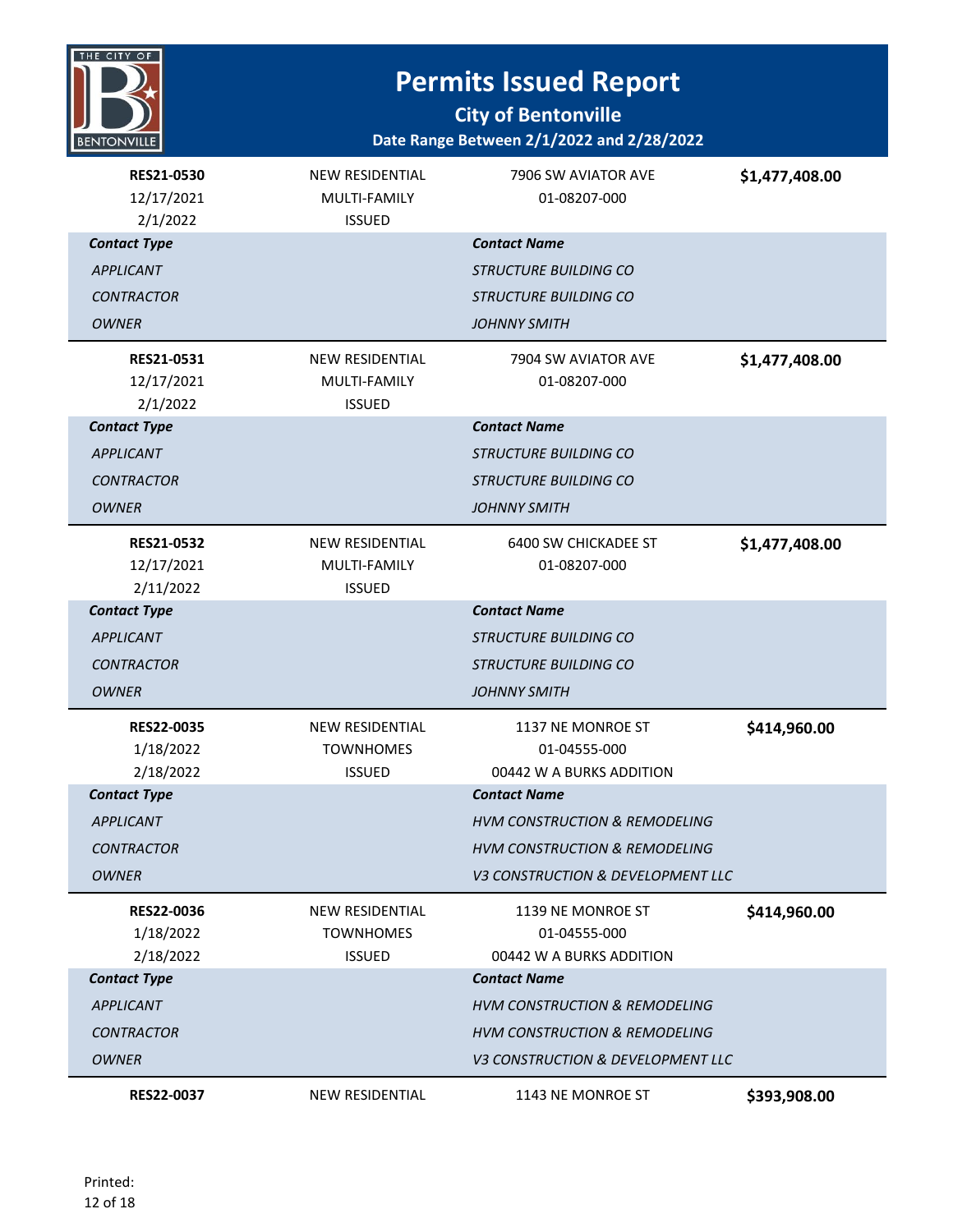

| 1/18/2022<br>2/18/2022 | <b>TOWNHOMES</b><br><b>ISSUED</b> | 01-04556-000<br>00442 W A BURKS ADDITION |              |
|------------------------|-----------------------------------|------------------------------------------|--------------|
| <b>Contact Type</b>    |                                   | <b>Contact Name</b>                      |              |
| <b>APPLICANT</b>       |                                   | <b>HVM CONSTRUCTION &amp; REMODELING</b> |              |
| <b>CONTRACTOR</b>      |                                   | <b>HVM CONSTRUCTION &amp; REMODELING</b> |              |
| <b>OWNER</b>           |                                   | V3 CONSTRUCTION & DEVELOPMENT LLC        |              |
| <b>RES22-0038</b>      | <b>NEW RESIDENTIAL</b>            | 1145 NE MONROE ST                        | \$393,908.00 |
| 1/18/2022              | <b>TOWNHOMES</b>                  | 01-04556-000                             |              |
| 2/18/2022              | <b>ISSUED</b>                     | 00442 W A BURKS ADDITION                 |              |
| <b>Contact Type</b>    |                                   | <b>Contact Name</b>                      |              |
| <b>APPLICANT</b>       |                                   | <b>HVM CONSTRUCTION &amp; REMODELING</b> |              |
| <b>CONTRACTOR</b>      |                                   | <b>HVM CONSTRUCTION &amp; REMODELING</b> |              |
| <b>OWNER</b>           |                                   | V3 CONSTRUCTION & DEVELOPMENT LLC        |              |
| <b>RES22-0039</b>      | <b>NEW RESIDENTIAL</b>            | 1149 NE MONROE ST                        | \$393,908.00 |
| 1/18/2022              | <b>TOWNHOMES</b>                  | 01-04557-000                             |              |
| 2/18/2022              | <b>ISSUED</b>                     | 00442 W A BURKS ADDITION                 |              |
| <b>Contact Type</b>    |                                   | <b>Contact Name</b>                      |              |
| <b>APPLICANT</b>       |                                   | <b>HVM CONSTRUCTION &amp; REMODELING</b> |              |
| <b>CONTRACTOR</b>      |                                   | <b>HVM CONSTRUCTION &amp; REMODELING</b> |              |
| <b>OWNER</b>           |                                   | V3 CONSTRUCTION & DEVELOPMENT LLC        |              |
| <b>RES22-0040</b>      | <b>NEW RESIDENTIAL</b>            | 1151 NE MONROE ST                        | \$393,908.00 |
| 1/18/2022              | <b>TOWNHOMES</b>                  | 01-04557-000                             |              |
| 2/28/2022              | <b>ISSUED</b>                     | 00442 W A BURKS ADDITION                 |              |
| <b>Contact Type</b>    |                                   | <b>Contact Name</b>                      |              |
| <b>APPLICANT</b>       |                                   | <b>HVM CONSTRUCTION &amp; REMODELING</b> |              |
| <b>CONTRACTOR</b>      |                                   | <b>HVM CONSTRUCTION &amp; REMODELING</b> |              |
| <b>OWNER</b>           |                                   | V3 CONSTRUCTION & DEVELOPMENT LLC        |              |
| RES22-0041             | NEW RESIDENTIAL                   | 2900 SW GRANDSHIRE AVE                   | \$274,988.00 |
| 1/21/2022              | SINGLE FAMILY DETACHED            | 01-18434-069                             |              |
| 2/8/2022               | <b>ISSUED</b>                     | 01032 GLEN ARBOR SUBDIVISION             |              |
| <b>Contact Type</b>    |                                   | <b>Contact Name</b>                      |              |
| <b>APPLICANT</b>       |                                   | <b>Burckart Construction, Inc.</b>       |              |
| <b>CONTRACTOR</b>      |                                   | <b>BURCKART CONSTRUCTION, INC</b>        |              |
| <b>OWNER</b>           |                                   | <b>Burckart Construction Inc</b>         |              |
| RES22-0048             | NEW RESIDENTIAL                   | 6708 SW AMBIENT ST                       | \$522,444.00 |
| 1/21/2022              | SINGLE FAMILY DETACHED            | 01-08215-355                             |              |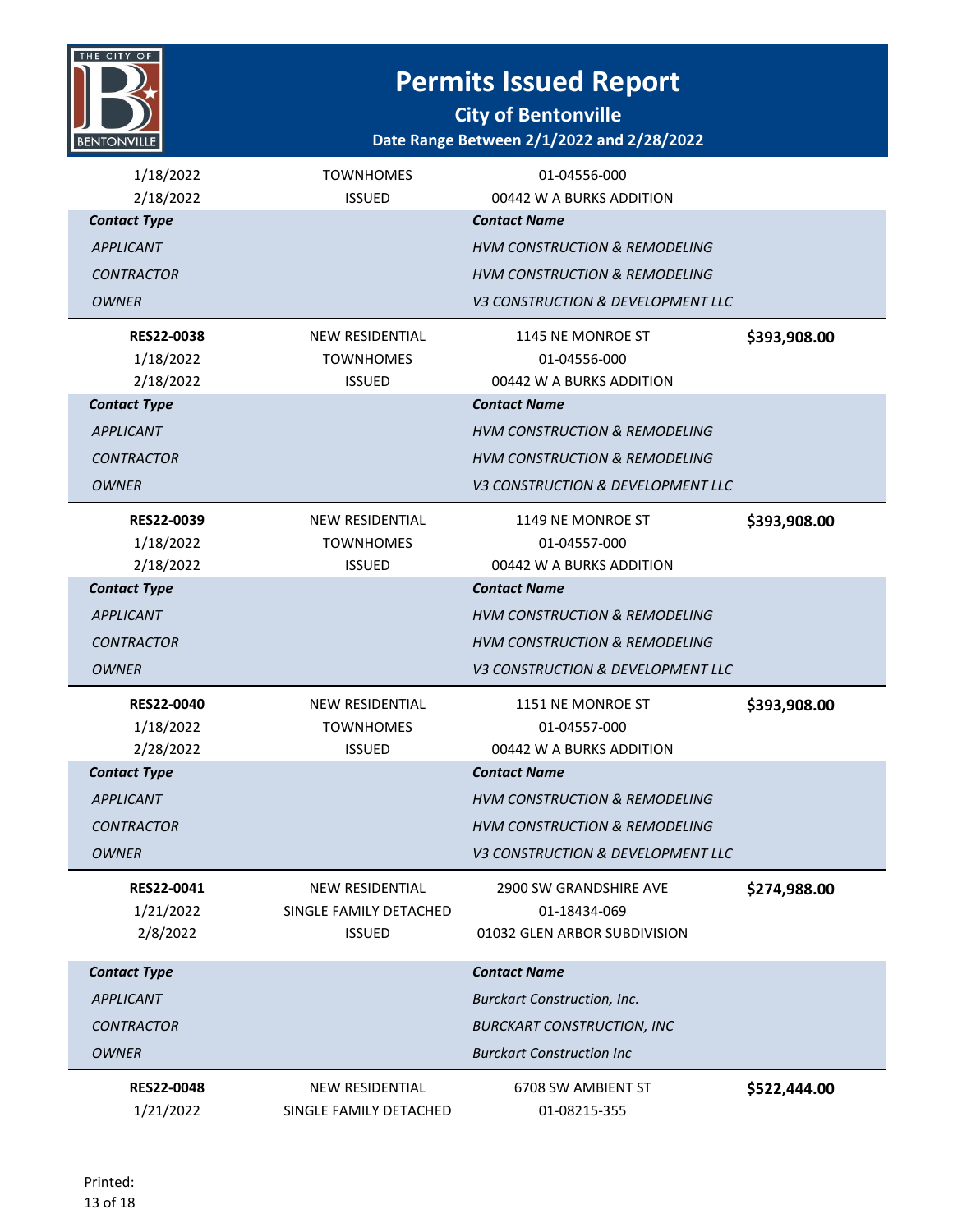

| 2/9/2022            | <b>ISSUED</b>          | 00984 AURORA SUBDIVISION<br>PHASE 1 |              |
|---------------------|------------------------|-------------------------------------|--------------|
| <b>Contact Type</b> |                        | <b>Contact Name</b>                 |              |
| <b>APPLICANT</b>    |                        | SAPPHIRE HOMES OF NWA LLC           |              |
| <b>CONTRACTOR</b>   |                        | SAPPHIRE HOMES OF NWA LLC           |              |
| <b>OWNER</b>        |                        | SAPPHIRE HOMES OF NWA LLC           |              |
| <b>RES22-0049</b>   | <b>NEW RESIDENTIAL</b> | 2006 SW PADDINGTON ST               | \$253,400.00 |
| 1/24/2022           | SINGLE FAMILY DETACHED | 01-18434-075                        |              |
| 2/1/2022            | <b>ISSUED</b>          | 01032 GLEN ARBOR SUBDIVISION        |              |
| <b>Contact Type</b> |                        | <b>Contact Name</b>                 |              |
| <b>APPLICANT</b>    |                        | <b>BURCKART CONSTRUCTION, INC</b>   |              |
| <b>CONTRACTOR</b>   |                        | <b>BURCKART CONSTRUCTION, INC</b>   |              |
| <b>OWNER</b>        |                        | <b>BURCKART CONSTRUCTION, INC.</b>  |              |
| <b>RES22-0050</b>   | <b>NEW RESIDENTIAL</b> | 3605 SW AURORA LN                   | \$477,536.00 |
| 1/25/2022           | SINGLE FAMILY DETACHED | 01-08215-355                        |              |
| 2/7/2022            | <b>ISSUED</b>          | 00984 AURORA SUBDIVISION            |              |
|                     |                        | PHASE 1<br><b>Contact Name</b>      |              |
| <b>Contact Type</b> |                        |                                     |              |
| <b>APPLICANT</b>    |                        | <b>LANCE JOHNSON BUILDING</b>       |              |
| <b>CONTRACTOR</b>   |                        | <b>LANCE JOHNSON BUILDING</b>       |              |
| <b>OWNER</b>        |                        | AURORA DEVELOPMENT COMPANY LLC      |              |
| <b>RES22-0051</b>   | <b>NEW RESIDENTIAL</b> | 3501 SW STARBURST AVE               | \$491,780.00 |
| 1/25/2022           | SINGLE FAMILY DETACHED | 01-08215-355                        |              |
| 2/7/2022            | <b>ISSUED</b>          | 00984 AURORA SUBDIVISION<br>PHASE 1 |              |
| <b>Contact Type</b> |                        | <b>Contact Name</b>                 |              |
| <b>APPLICANT</b>    |                        | <b>LANCE JOHNSON BUILDING</b>       |              |
| <b>CONTRACTOR</b>   |                        | <b>LANCE JOHNSON BUILDING</b>       |              |
| <b>OWNER</b>        |                        | AURORA DEVELOPMENT COMPANY LLC      |              |
| <b>RES22-0052</b>   | <b>NEW RESIDENTIAL</b> | 6706 SW AMBIENT ST                  | \$556,580.00 |
| 1/25/2022           | SINGLE FAMILY DETACHED | 01-08215-355                        |              |
| 2/9/2022            | <b>ISSUED</b>          | 00984 AURORA SUBDIVISION<br>PHASE 1 |              |
| <b>Contact Type</b> |                        | <b>Contact Name</b>                 |              |
| <b>APPLICANT</b>    |                        | SAPPHIRE HOMES OF NWA LLC           |              |
| <b>CONTRACTOR</b>   |                        | SAPPHIRE HOMES OF NWA LLC           |              |
| <b>OWNER</b>        |                        | SAPPHIRE HOMES OF NWA LLC           |              |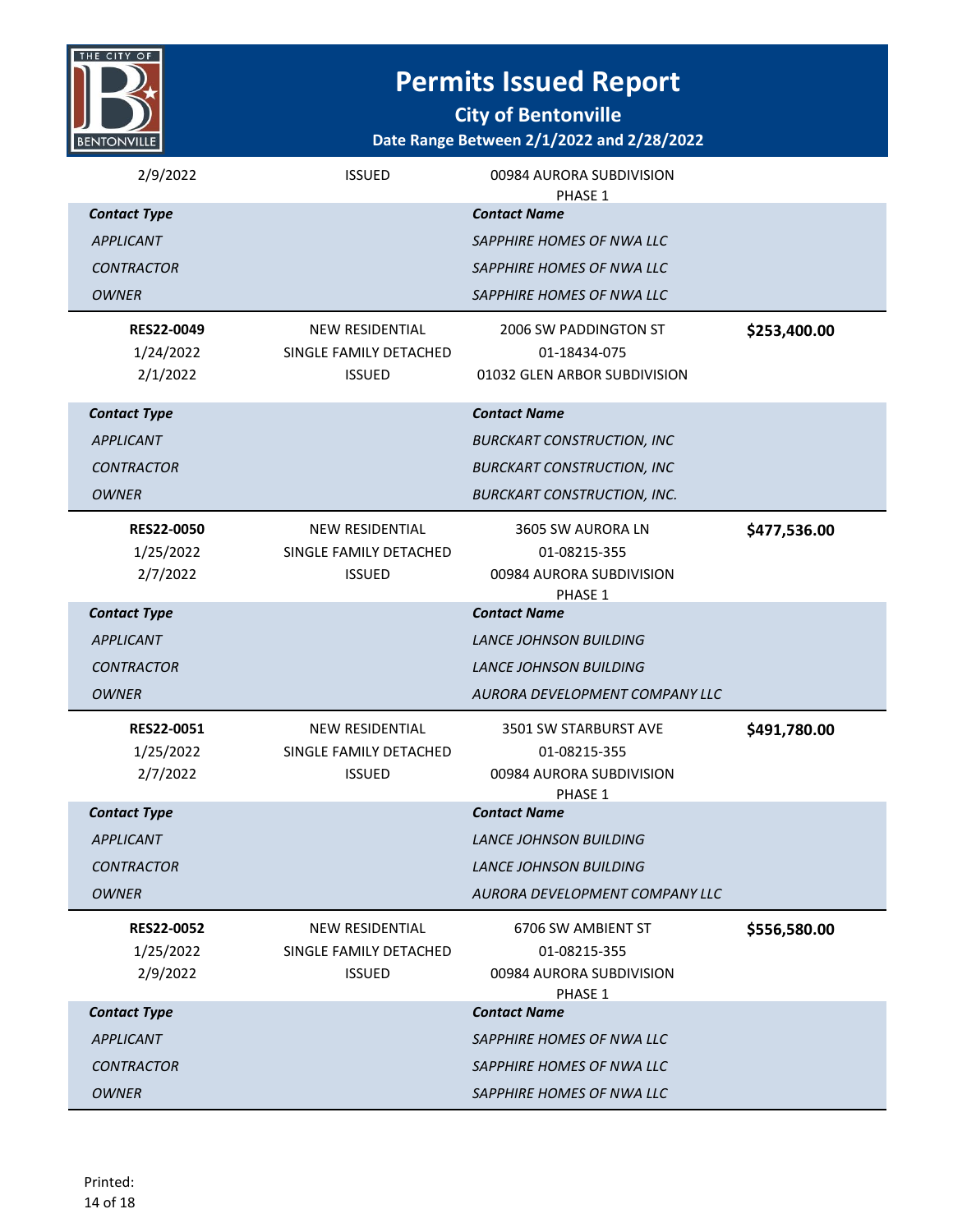

| <b>RES22-0053</b><br>1/25/2022<br>2/11/2022 | <b>NEW RESIDENTIAL</b><br>SINGLE FAMILY DETACHED<br><b>ISSUED</b> | 6700 SW AMBIENT ST<br>01-08215-355<br>00984 AURORA SUBDIVISION<br>PHASE 1 | \$519,100.00 |
|---------------------------------------------|-------------------------------------------------------------------|---------------------------------------------------------------------------|--------------|
| <b>Contact Type</b>                         |                                                                   | <b>Contact Name</b>                                                       |              |
| <b>APPLICANT</b>                            |                                                                   | SAPPHIRE HOMES OF NWA LLC                                                 |              |
| <b>CONTRACTOR</b>                           |                                                                   | SAPPHIRE HOMES OF NWA LLC                                                 |              |
| <b>OWNER</b>                                |                                                                   | SAPPHIRE HOMES OF NWA LLC                                                 |              |
| <b>RES22-0054</b>                           | <b>NEW RESIDENTIAL</b>                                            | <b>6710 SW BRILLIANCE TER</b>                                             | \$562,796.00 |
| 1/25/2022                                   | SINGLE FAMILY DETACHED                                            | 01-08215-355                                                              |              |
| 2/9/2022                                    | <b>ISSUED</b>                                                     | 00984 AURORA SUBDIVISION                                                  |              |
| <b>Contact Type</b>                         |                                                                   | PHASE 1<br><b>Contact Name</b>                                            |              |
| <b>APPLICANT</b>                            |                                                                   | SAPPHIRE HOMES OF NWA LLC                                                 |              |
| <b>CONTRACTOR</b>                           |                                                                   | SAPPHIRE HOMES OF NWA LLC                                                 |              |
| <b>OWNER</b>                                |                                                                   | SAPPHIRE HOMES OF NWA LLC                                                 |              |
| <b>RES22-0055</b>                           | <b>NEW RESIDENTIAL</b>                                            | 2202 SW PADDINGTON ST                                                     | \$283,764.00 |
| 1/26/2022                                   | SINGLE FAMILY DETACHED                                            | 01-18434-081                                                              |              |
| 2/8/2022                                    | <b>ISSUED</b>                                                     | 01032 GLEN ARBOR SUBDIVISION                                              |              |
|                                             |                                                                   |                                                                           |              |
| <b>Contact Type</b>                         |                                                                   | <b>Contact Name</b>                                                       |              |
| <b>APPLICANT</b>                            |                                                                   | <b>BURCKART CONSTRUCTION, INC</b>                                         |              |
| <b>CONTRACTOR</b>                           |                                                                   | <b>BURCKART CONSTRUCTION, INC</b>                                         |              |
| <b>OWNER</b>                                |                                                                   | <b>BURCKART CONSTRUCTION, INC.</b>                                        |              |
| <b>RES22-0056</b>                           | <b>NEW RESIDENTIAL</b>                                            | 105 NW TRAIL RIDGE RD                                                     | \$617,212.00 |
| 1/28/2022                                   | SINGLE FAMILY DETACHED                                            | 01-00899-000                                                              |              |
| 2/11/2022                                   | <b>ISSUED</b>                                                     | 01070 TRAIL RIDGE SUBDIVISION                                             |              |
| <b>Contact Type</b>                         |                                                                   | Contact Name                                                              |              |
| <b>APPLICANT</b>                            |                                                                   | <b>BOULDER CREEK HOMES</b>                                                |              |
| <b>CONTRACTOR</b>                           |                                                                   | <b>BOULDER CREEK HOMES</b>                                                |              |
| <b>OWNER</b>                                |                                                                   | <b>BOULDER &amp; BEAM LLC</b>                                             |              |
| <b>RES22-0058</b>                           | NEW RESIDENTIAL                                                   | 1902 NE CHAUCER ST                                                        | \$512,984.00 |
| 2/1/2022                                    | SINGLE FAMILY DETACHED                                            | 01-16254-000                                                              |              |
| 2/17/2022                                   | <b>ISSUED</b>                                                     | 00781 GRAMMERCY PARK PHASE1                                               |              |
| <b>Contact Type</b>                         |                                                                   | <b>Contact Name</b>                                                       |              |
| <b>APPLICANT</b>                            |                                                                   | BLUESKIES HOME CONSTRUCTION, LLC                                          |              |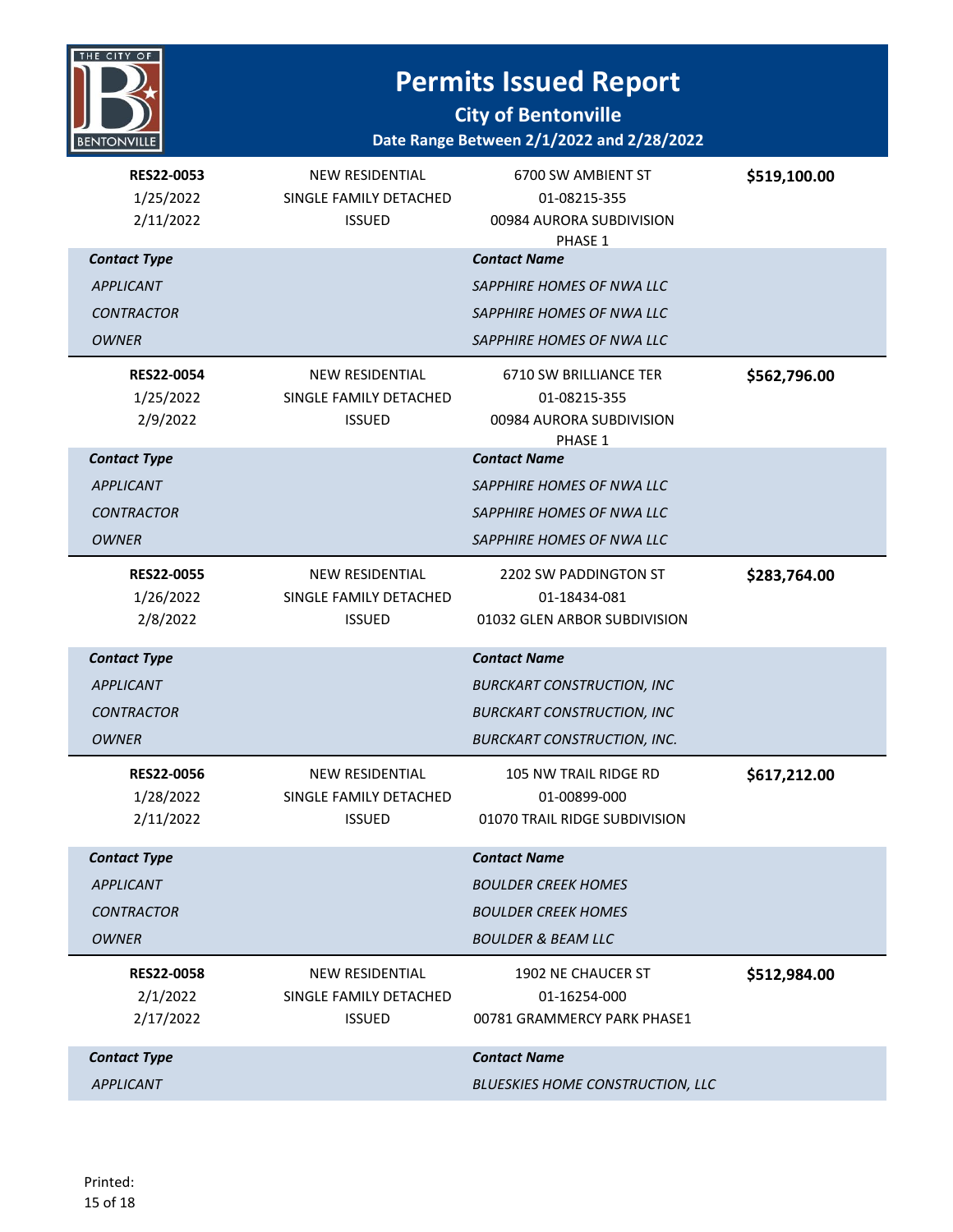

| <b>CONTRACTOR</b>                                                            |                                                                   | <b>BLUESKIES HOME CONSTRUCTION, LLC</b>                                                                                                       |              |
|------------------------------------------------------------------------------|-------------------------------------------------------------------|-----------------------------------------------------------------------------------------------------------------------------------------------|--------------|
| <b>OWNER</b>                                                                 |                                                                   | BANDARU, SRINIVASA R & EDARA, SRIDHAR                                                                                                         |              |
| <b>RES22-0059</b><br>2/1/2022<br>2/10/2022                                   | <b>NEW RESIDENTIAL</b><br>SINGLE FAMILY DETACHED<br><b>ISSUED</b> | 3604 SW SUNBEAM AVE<br>01-08215-335<br>00984 AURORA SUBDIVISION<br>PHASE 1                                                                    | \$396,348.00 |
| <b>Contact Type</b><br><b>APPLICANT</b><br><b>CONTRACTOR</b><br>OWNER        |                                                                   | <b>Contact Name</b><br><b>BAUMANN &amp; CROSNO CONSTRUCTION</b><br><b>BAUMANN &amp; CROSNO CONSTRUCTION</b><br>AURORA DEVELOPMENT COMPANY LLC |              |
| RES22-0061<br>2/3/2022<br>2/14/2022                                          | <b>NEW RESIDENTIAL</b><br>SINGLE FAMILY DETACHED<br><b>ISSUED</b> | <b>601 TUNBRIDGE DR</b><br>01-07632-000<br>00436 TUNBRIDGE WELLS<br><b>SUBDIVISION</b>                                                        | \$642,392.00 |
| <b>Contact Type</b><br><b>CONTRACTOR</b><br>OWNER                            |                                                                   | <b>Contact Name</b><br><b>HOMES BY ROTH</b><br>RAVANAVARAPU, PRAVEENA                                                                         |              |
| <b>RES22-0066</b><br>2/9/2022<br>2/28/2022                                   | <b>NEW RESIDENTIAL</b><br><b>TOWNHOMES</b><br>APPROVED            | 1110 FILLMORE ST<br>01-04620-001<br>00442 W A BURKS ADDITION                                                                                  | \$387,476.00 |
| <b>Contact Type</b><br><b>APPLICANT</b><br><b>CONTRACTOR</b><br><b>OWNER</b> |                                                                   | <b>Contact Name</b><br><b>JACOBS GROUP</b><br><b>JACOBS GROUP</b><br><b>HURRICANE WA LLC</b>                                                  |              |
| <b>RES22-0067</b><br>2/15/2022<br>2/28/2022                                  | <b>NEW RESIDENTIAL</b><br>SINGLE FAMILY DETACHED<br><b>ISSUED</b> | 2402 SW POPPY ST<br>01-18434-042<br>01032 GLEN ARBOR SUBDIVISION                                                                              | \$274,988.00 |
| <b>Contact Type</b><br><b>APPLICANT</b><br><b>CONTRACTOR</b><br><b>OWNER</b> |                                                                   | <b>Contact Name</b><br><b>BURCKART CONSTRUCTION, INC</b><br><b>BURCKART CONSTRUCTION, INC</b><br><b>BURCKART CONSTRUCTION, INC.</b>           |              |
| RES22-0093<br>2/22/2022<br>2/28/2022                                         | <b>NEW RESIDENTIAL</b><br>SINGLE FAMILY DETACHED<br><b>ISSUED</b> | <b>1909 NE CHAUCER ST</b><br>01-16239-000<br>00781 GRAMMERCY PARK PHASE1                                                                      | \$486,676.00 |
| <b>Contact Type</b><br><b>APPLICANT</b>                                      |                                                                   | <b>Contact Name</b><br><b>BLUESKIES HOME CONSTRUCTION, LLC</b>                                                                                |              |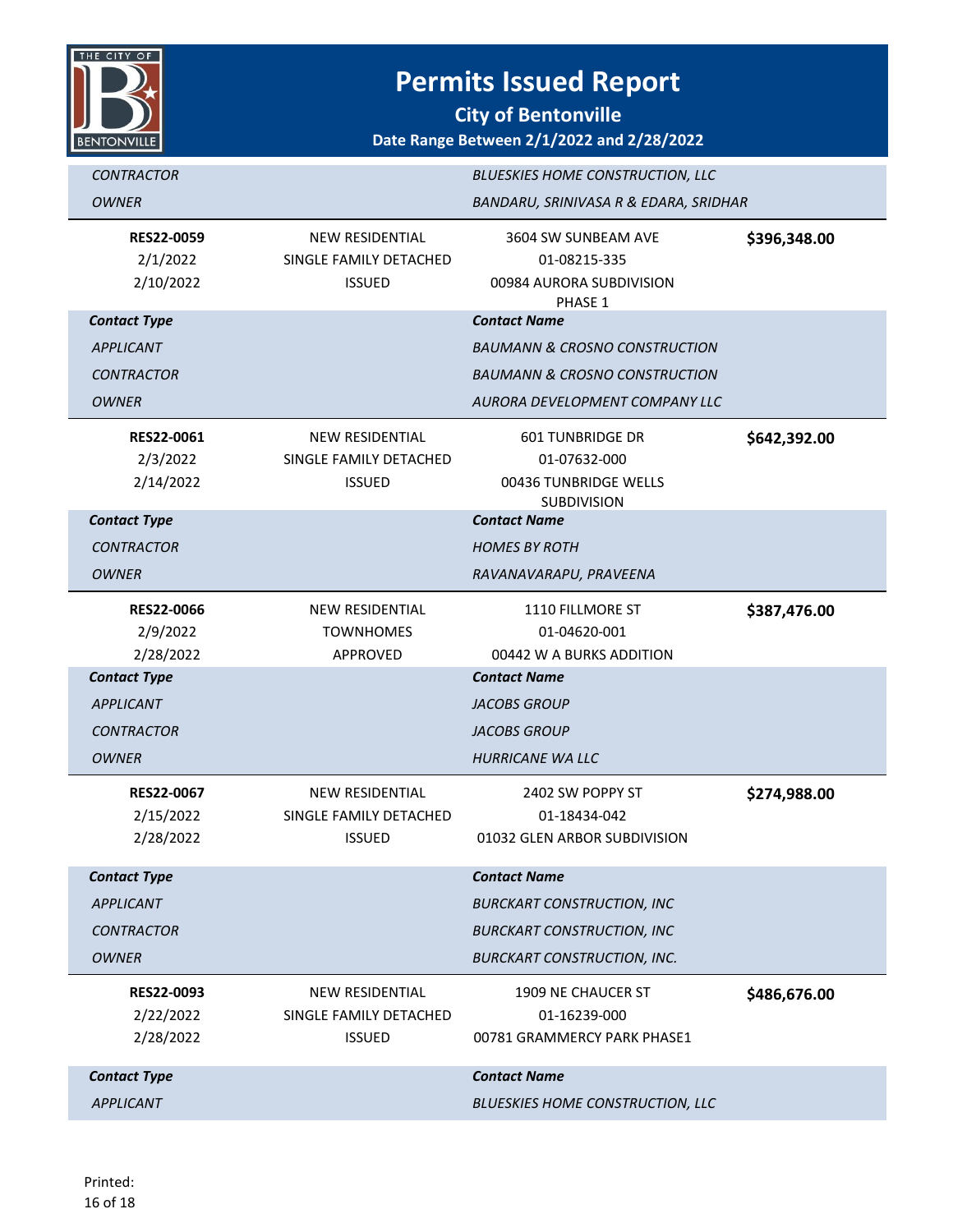

| <b>CONTRACTOR</b>                       |                                                        | <b>BLUESKIES HOME CONSTRUCTION, LLC</b>                                                    |              |
|-----------------------------------------|--------------------------------------------------------|--------------------------------------------------------------------------------------------|--------------|
| <b>OWNER</b>                            |                                                        | WANG, QIANG & LI, JUNXIA                                                                   |              |
| RPOOL21-0077<br>12/10/2021<br>2/25/2022 | POOL RESIDENTIAL<br>Unassigned<br><b>ISSUED</b>        | 601 NE GREEN CREEK RD<br>01-17267-000<br>00905 AMBER RIDGE AT WOODS<br><b>CREEK</b>        | \$54,397.00  |
| <b>Contact Type</b>                     |                                                        | <b>Contact Name</b>                                                                        |              |
| <b>APPLICANT</b>                        |                                                        | <b>BURTON HOLDING</b>                                                                      |              |
| <b>CONTRACTOR</b>                       |                                                        | <b>BURTON HOLDING</b>                                                                      |              |
| <b>OWNER</b>                            |                                                        | RIGGS, TRAVIS L & DEBORAH L                                                                |              |
| RPOOL21-0081<br>12/30/2021<br>2/1/2022  | <b>POOL RESIDENTIAL</b><br>Unassigned<br><b>ISSUED</b> | 300 NE ROYCE LOOP<br>01-18751-000<br>01019 AMBER RIDGE SOUTH AT<br>WOODS CREEK SUBDIVISION | \$69,383.00  |
| <b>Contact Type</b>                     |                                                        | <b>Contact Name</b>                                                                        |              |
| <b>APPLICANT</b>                        |                                                        | <b>BURTON HOLDING</b>                                                                      |              |
| <b>CONTRACTOR</b>                       |                                                        | <b>BURTON HOLDING</b>                                                                      |              |
| <b>OWNER</b>                            |                                                        | <b>GNEITING, GARTH MILTON &amp; CHERYL LYNNE</b>                                           |              |
| RPOOL22-0007<br>1/14/2022<br>2/16/2022  | <b>POOL RESIDENTIAL</b><br>Unassigned<br><b>ISSUED</b> | 301 NW LASALLE DR<br>01-08881-000<br>00224 HIDDEN SPRINGS PHASE 4                          | \$41,643.00  |
| <b>Contact Type</b>                     |                                                        | <b>Contact Name</b>                                                                        |              |
| <b>APPLICANT</b>                        |                                                        | <b>SEASIDE POOLS</b>                                                                       |              |
| <b>CONTRACTOR</b>                       |                                                        | <b>SEASIDE POOLS</b>                                                                       |              |
| <b>OWNER</b>                            |                                                        | <b>BURCKART CONSTRUCTION INC</b>                                                           |              |
| RPOOL22-0016<br>2/7/2022<br>2/17/2022   | <b>POOL RESIDENTIAL</b><br>Unassigned<br><b>ISSUED</b> | 9951 S MORNING STAR RD<br>01-08215-677                                                     | \$137,500.00 |
| <b>Contact Type</b>                     |                                                        | <b>Contact Name</b>                                                                        |              |
| <b>APPLICANT</b>                        |                                                        | <b>MIDWEST OUTDOOR CONCEPTS</b>                                                            |              |
| <b>CONTRACTOR</b>                       |                                                        | <b>MIDWEST OUTDOOR CONCEPTS</b>                                                            |              |
| <b>OWNER</b>                            |                                                        | GRAY, MARVIN L JR TRUSTEE                                                                  |              |
| RPOOL22-0019<br>2/21/2022<br>2/28/2022  | POOL RESIDENTIAL<br>Unassigned<br><b>ISSUED</b>        | 1602 SW HAMILTON AVE<br>01-18167-000<br>00965 LOCHMOOR CLUB<br><b>SUBDIVISION PHASE 2</b>  | \$92,880.00  |
| <b>Contact Type</b>                     |                                                        | <b>Contact Name</b>                                                                        |              |